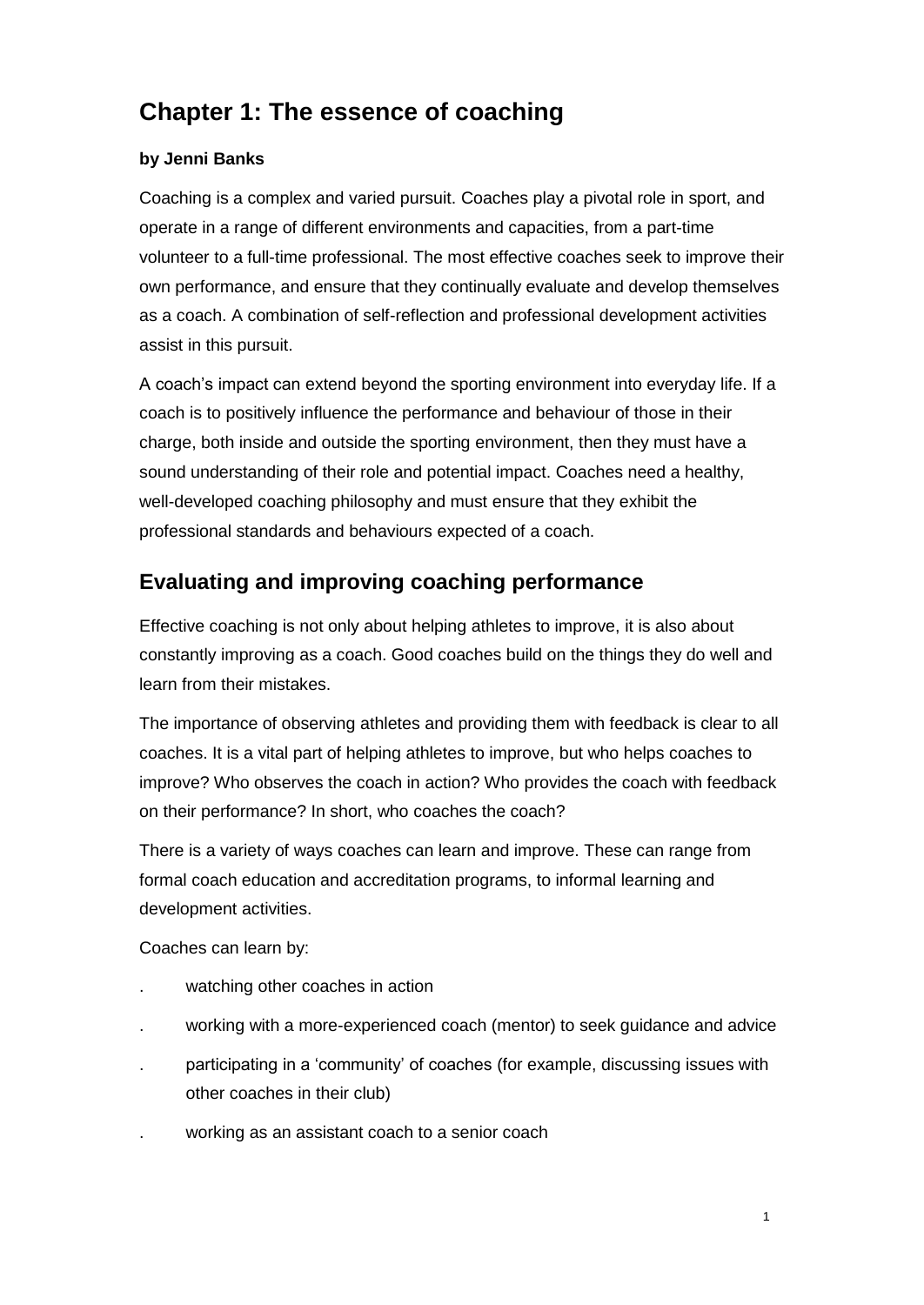. using self-reflection and evaluation, making use of video and self-analysis techniques.

# **Evaluating coaching performance**

There are a number of practical methods that can be used for evaluating coaching performance. Some involve self-reflection and self-evaluation (that is, the coach evaluates themselves); others require feedback from others, generally the coach's athletes, peers or a mentor coach.

# *The self-reflection process*

Consultation with athletes, mentors and peers can be a good source of feedback, but ultimately coaches need to take responsibility themselves. They need to develop the capacity to monitor and critically evaluate their own performance, and design and implement appropriate strategies for improvement.

Self-reflection is a mental activity, but in order for it to be of any benefit to a coach's performance, it needs to be linked to action. The overall process can be visualised as a continuous loop (see Figure 1.1 and Table 1.1). It is a cyclic process that encourages a coach to analyse their actions, consider their impact, identify things to improve, and plan and implement strategies to improve the effectiveness of their coaching.





**Table 1.1: Example of self-reflective stages**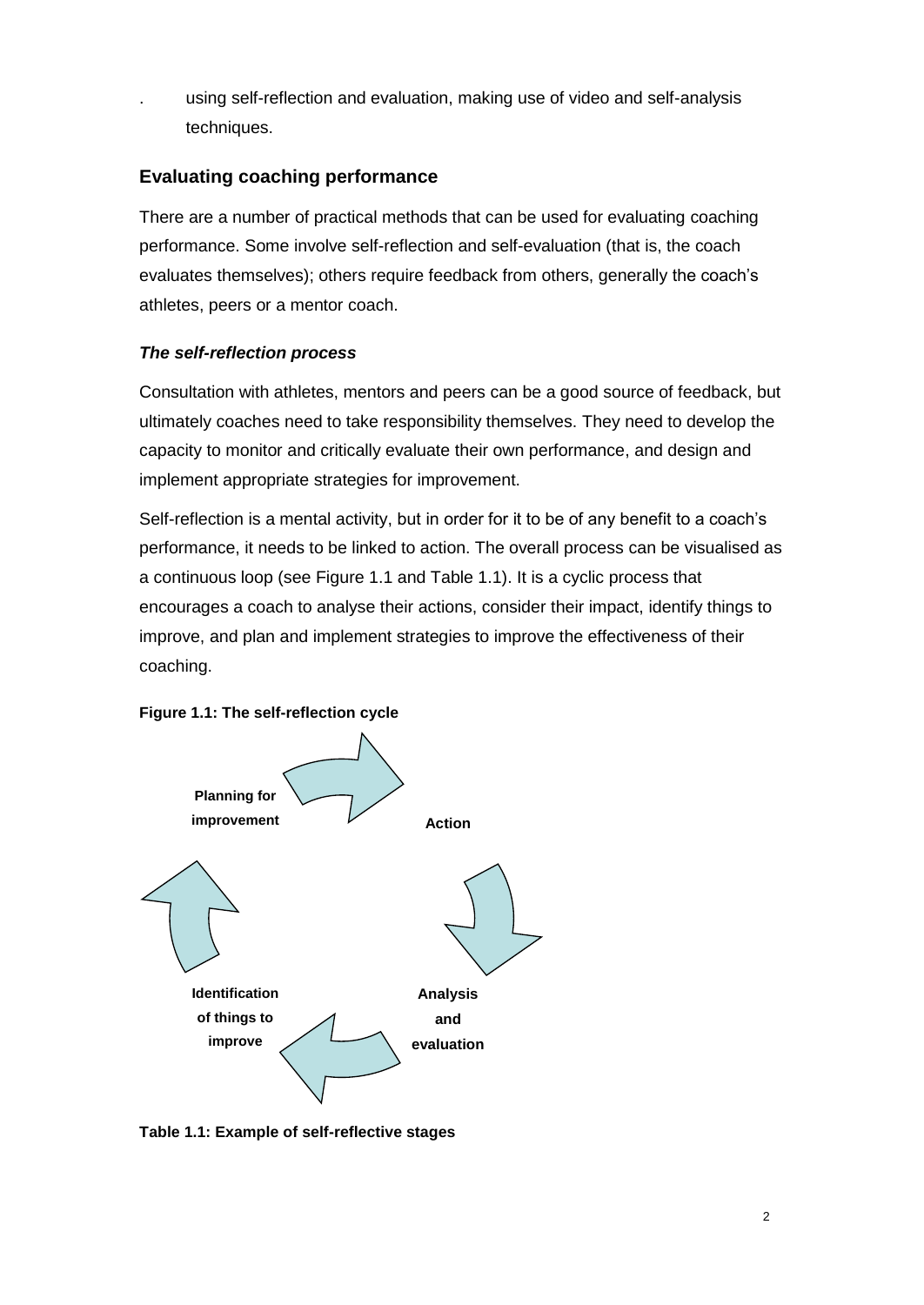| Self-reflective stage             | <b>Football example</b>                                                                                                                                                      |
|-----------------------------------|------------------------------------------------------------------------------------------------------------------------------------------------------------------------------|
| Action                            | Coach demonstrating an instep pass                                                                                                                                           |
| Self-reflection                   | 'Could they see what I was doing?'                                                                                                                                           |
| Things to improve                 | 'I need to position myself better so that everyone can<br>see.'                                                                                                              |
| Planning improvement              | 'I'll ensure that everyone is in front of me and can see<br>the pass before commencing. If necessary, I'll<br>demonstrate the skill several times from different<br>angles.' |
| Action — implementing the changes | Demonstrating the new instep pass from a position that<br>is easier for the players to see, and repeating the<br>demonstration from a different angle                        |
| Follow-up reflection              | 'That worked much better, but I need to develop better<br>activities to check that they have understood.                                                                     |

# *Methods of self-reflection*

All coaches self-reflect, but rarely in a deliberate and systematic manner. The value of the following three methods is that they help coaches structure their reflection and relate it directly to the goal of improving their coaching effectiveness.

# *Coaching diary*

Keeping a diary that focuses on the coach's performance is one method of selfreflection. Coaching diaries can take a variety of forms, such as the example shown on page 10. The advantages of using a coaching diary for self-reflection are that it:

- is a simple method that can be used by anyone at any time
- . provides a written record that can be referred back to
- . can help the coach remember and keep things in perspective.

To be most useful, the diary should be completed as soon as possible after the coaching session that it evaluates. Entries should be kept simple and to the point (as clear and precise as possible) and should describe performance before judging whether it was good or bad. In addition to recording what could be improved, it is also important to record what was done well.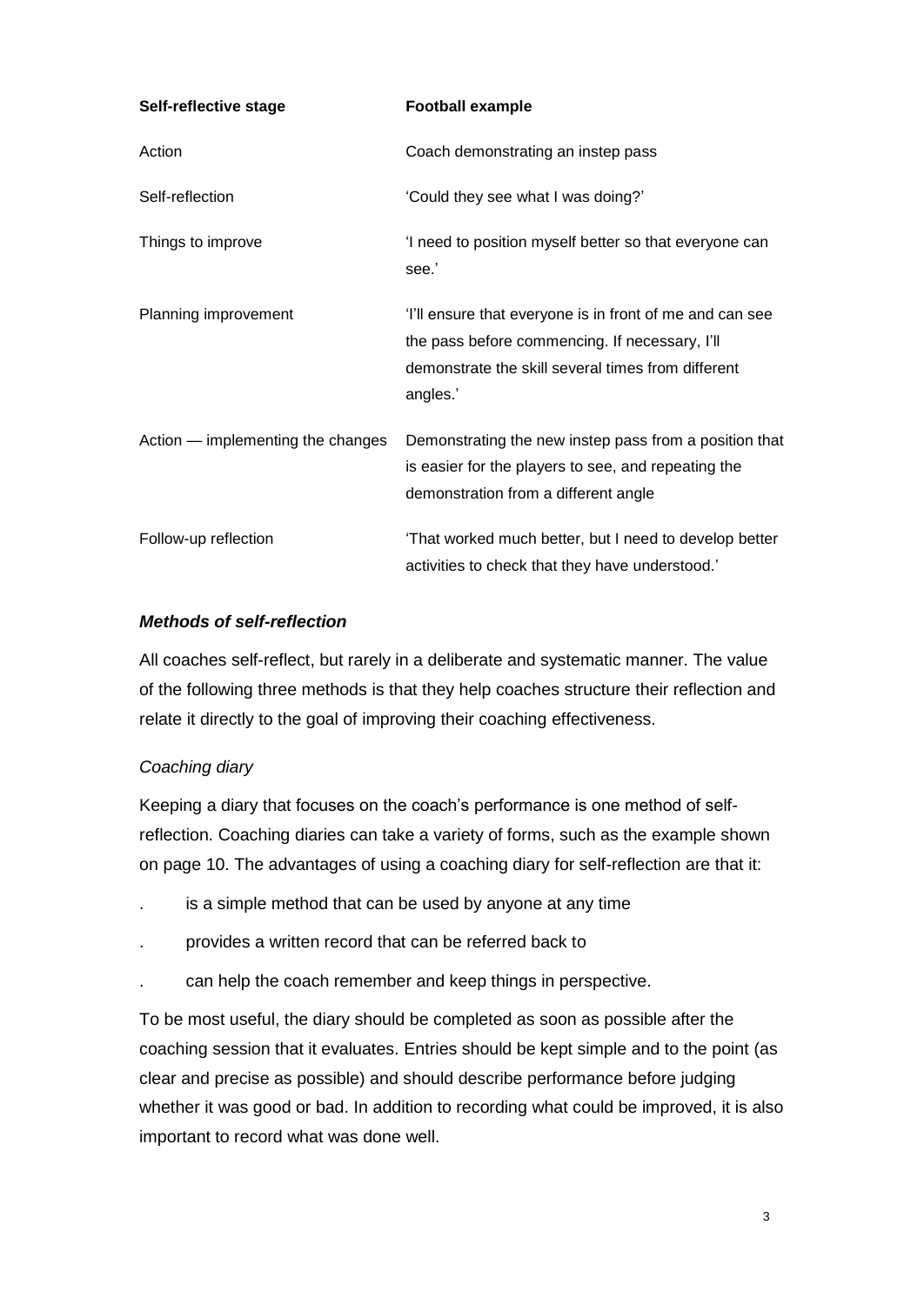When evaluating performance it is important to explain why the performance was good, needs to be improved, or whether another approach would be better. If a solution is not clear, a range of solutions can be recorded and, if improvement is slow or a solution does not work, then the coach should not be afraid to try again or consider other solutions. Change does not always happen immediately.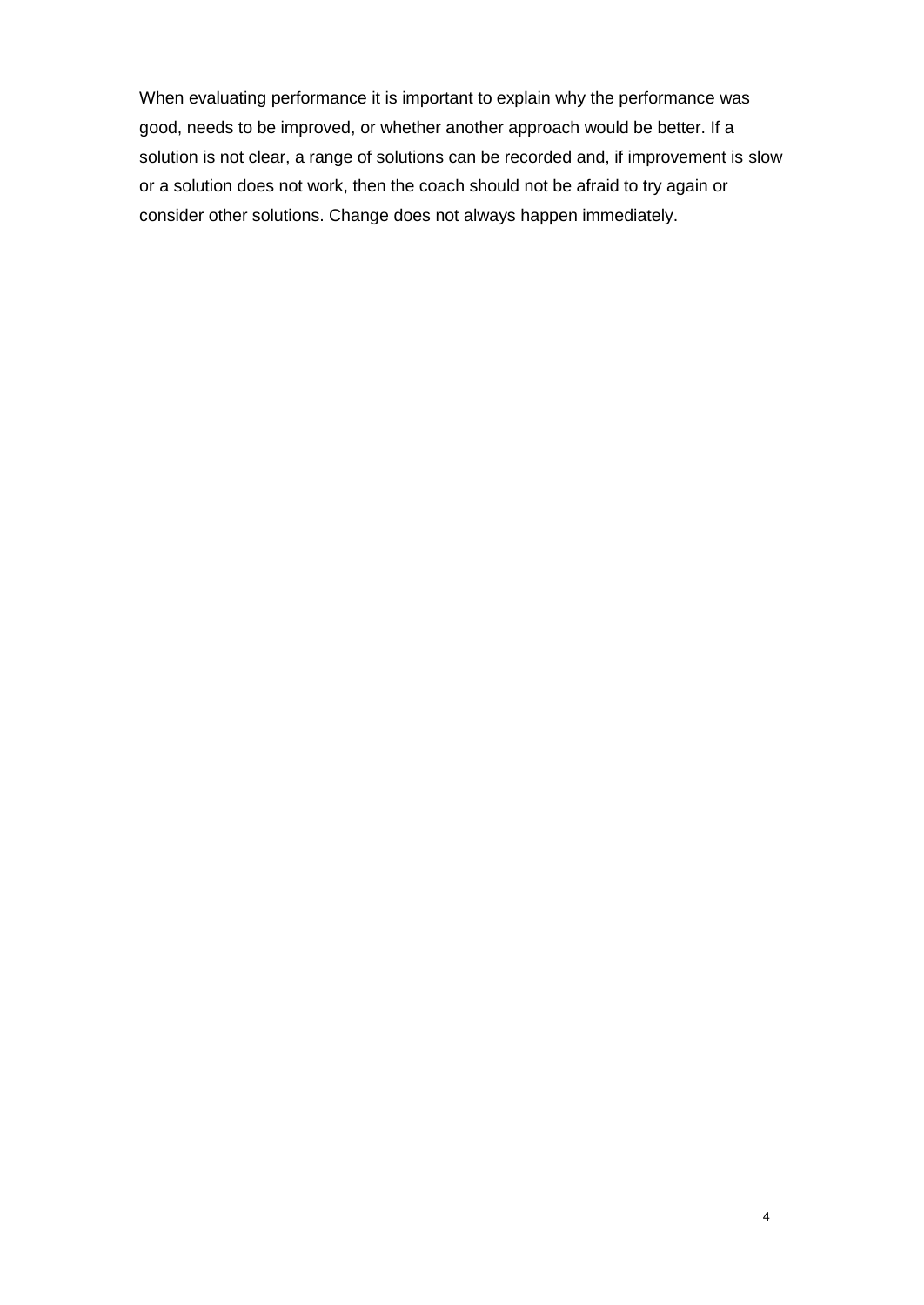# **Coaching (self-reflection) diary**

| Date:                                 | Session time: |                                          | Athletes/team: |
|---------------------------------------|---------------|------------------------------------------|----------------|
| Session description (including aims): |               |                                          |                |
|                                       |               |                                          |                |
|                                       |               |                                          |                |
|                                       |               |                                          |                |
| Focus area:                           |               |                                          |                |
|                                       |               |                                          |                |
| Things to improve:                    |               | Things to implement in the next session: |                |
|                                       |               |                                          |                |
|                                       |               |                                          |                |
|                                       |               | Follow-up evaluation after next session: |                |
|                                       |               |                                          |                |
|                                       |               |                                          |                |
|                                       |               |                                          |                |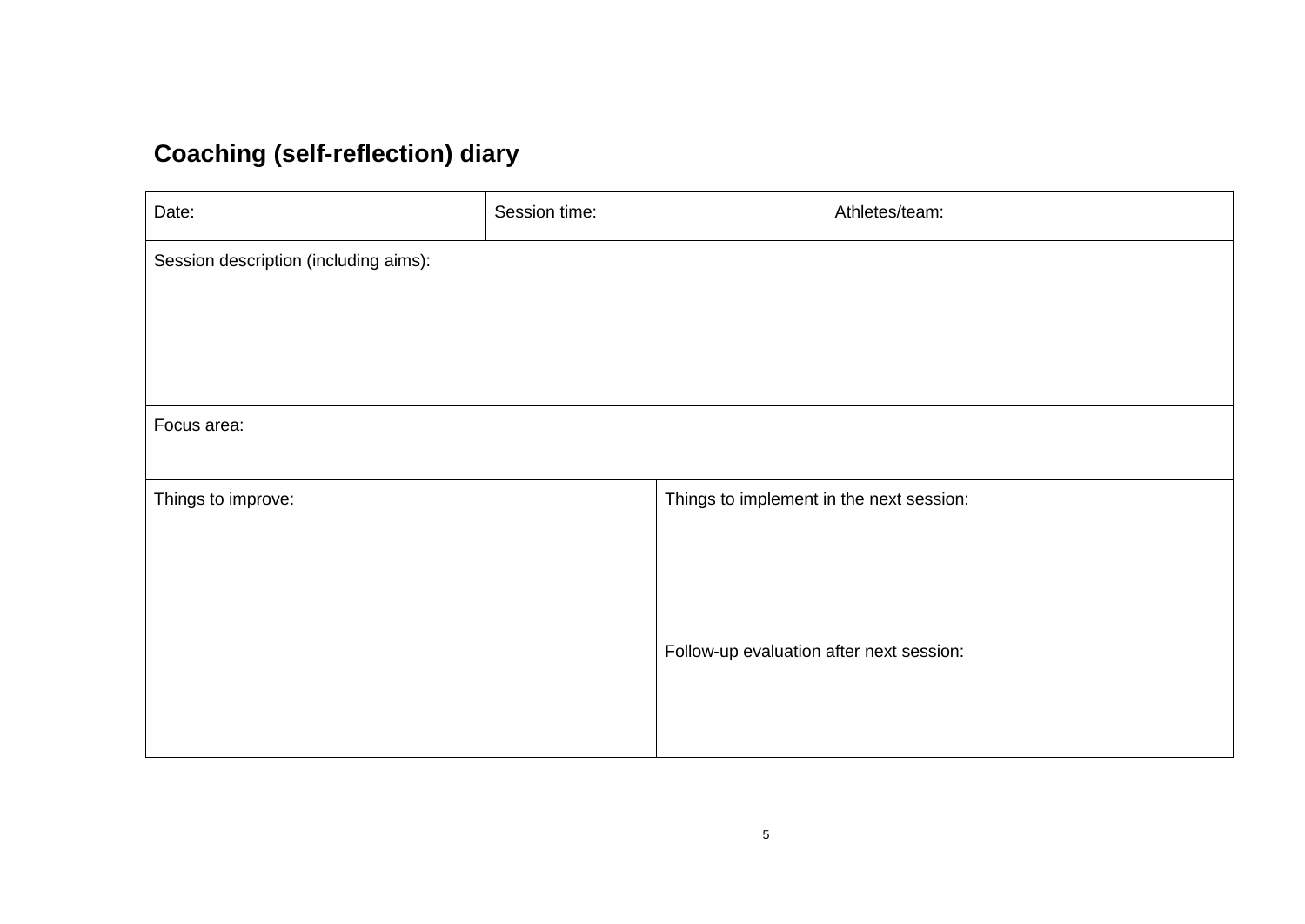#### *Video self-analysis*

Video self-analysis, whereby the coach arranges a video recording of their coaching in order to review their performance, provides an excellent way to assess and improve coaching effectiveness.

Some of the major advantages of this method are:

- . the coach gets the opportunity to see themselves in action, as others see them. This can often help identify areas to improve
- the video provides the coach with very detailed feedback; a real-time record of events rather than the coach's memory
- . video is very flexible. A coach can review their performance any number of times, analyse a sequence in slow motion, freeze-frame an instant, and send it to another coach for further feedback and advice.

Disadvantages include the need to have access to a video camera, tripod and, ideally, someone skilled in its operation. The video operator should be briefed on how they should record the session (what they should look for, whether they should remain static or mobile, etc.).

Key steps in video self-analysis include:

- . record a training session
- self-reflection view the tape, then identify things to improve and devise plans for change
- . record a subsequent training session in which the plans for change are implemented
- . follow-up self-reflection consider how well the changes were implemented and what else needs to be done.

#### *Mentor coaching*

Mentoring involves a coach asking a more-experienced or senior coach to observe them in action, if they have not already, and then discuss their performance and advise what they can do to improve. It is a highly effective way for a new coach to learn the 'art' of coaching and put theory into practice, but can also be equally useful for an elite coach with many years of experience. Obtaining a different perspective from a more-experienced coach may help identify areas and strategies for improvement that might not otherwise have been identified.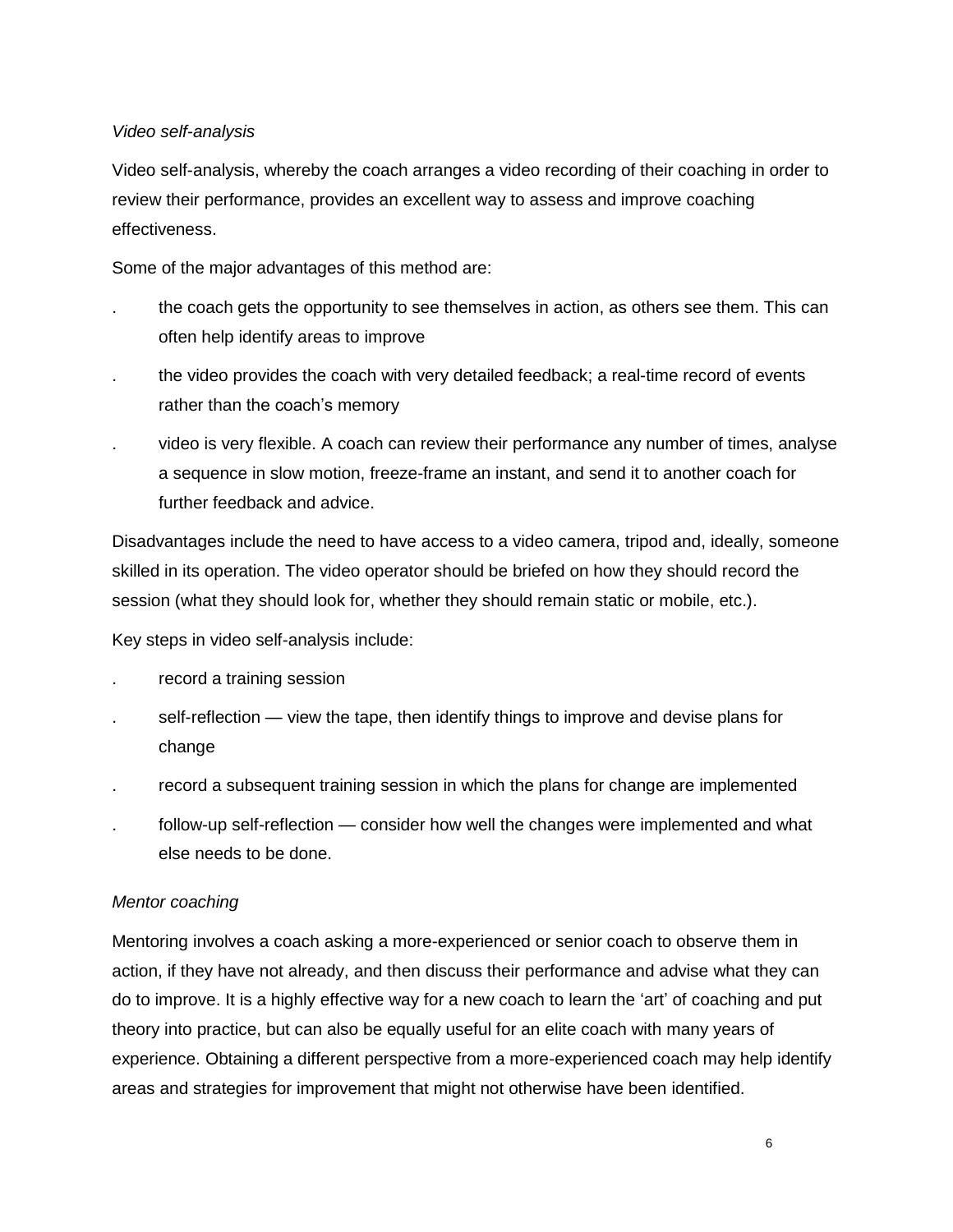One possible issue may be trying to identify an appropriate mentor who is willing to act in a mentoring capacity.

A mentoring relationship can be a formal or informal arrangement, and mentors might include a coach with more experience and greater technical expertise in the same or another sport, or in an area that the coach is interested in improving. In addition to their greater experience and technical expertise, mentors should:

- . have strong communication skills, especially one-on-one communication skills
- . have the willingness and time to be involved
- . adhere to and promote the Coach's Code of Behaviour
- . ideally be available for first-hand observations and face-to-face discussions.

# **Aspects of coaching to consider**

Most coaches probably already have a good idea of the kinds of things that need to be considered. The following check list may help a coach identify aspects of their coaching that need improvement.

|  |  | Table 1.2: Check list for aspects of coaching to improve |
|--|--|----------------------------------------------------------|
|--|--|----------------------------------------------------------|

| <b>Coaching aspect</b>      | <b>Comment</b> |
|-----------------------------|----------------|
| <b>Preparation:</b>         |                |
| Session plan developed      |                |
| Equipment organised         |                |
| Introduction to the session |                |
| Dynamic warm-up             |                |
| <b>Group management:</b>    |                |
| Involvement of all athletes |                |
| Attention-gaining skills    |                |
| Control of the group        |                |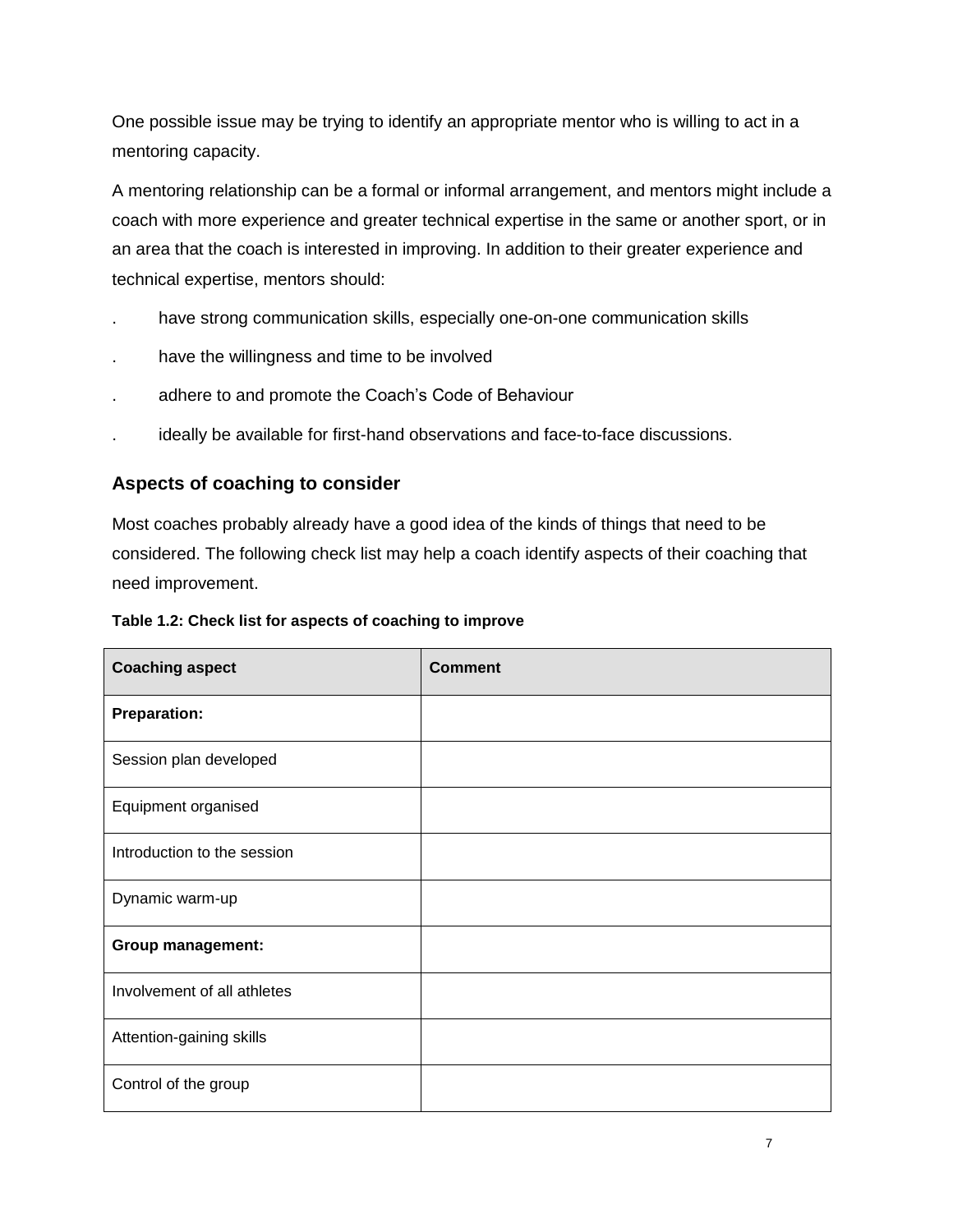| Organisational skills               |  |
|-------------------------------------|--|
| Teaching:                           |  |
| Adequate demonstrations provided    |  |
| Skills broken into sequential steps |  |
| Key teaching points stressed        |  |
| Error detection and correction      |  |
| Progression                         |  |
| Overload of information             |  |
| Variety of teaching methods         |  |
| Individual needs catered for        |  |
| <b>Communication:</b>               |  |
| Clear instructions provided         |  |
| Check understanding of instructions |  |
| Non-verbal cues                     |  |
| Individual feedback provided        |  |
| Group feedback provided             |  |
| Listening skills                    |  |
| Questioning skills                  |  |
| Professional manner                 |  |
| Enthusiasm and positive attitude    |  |
| Safety:                             |  |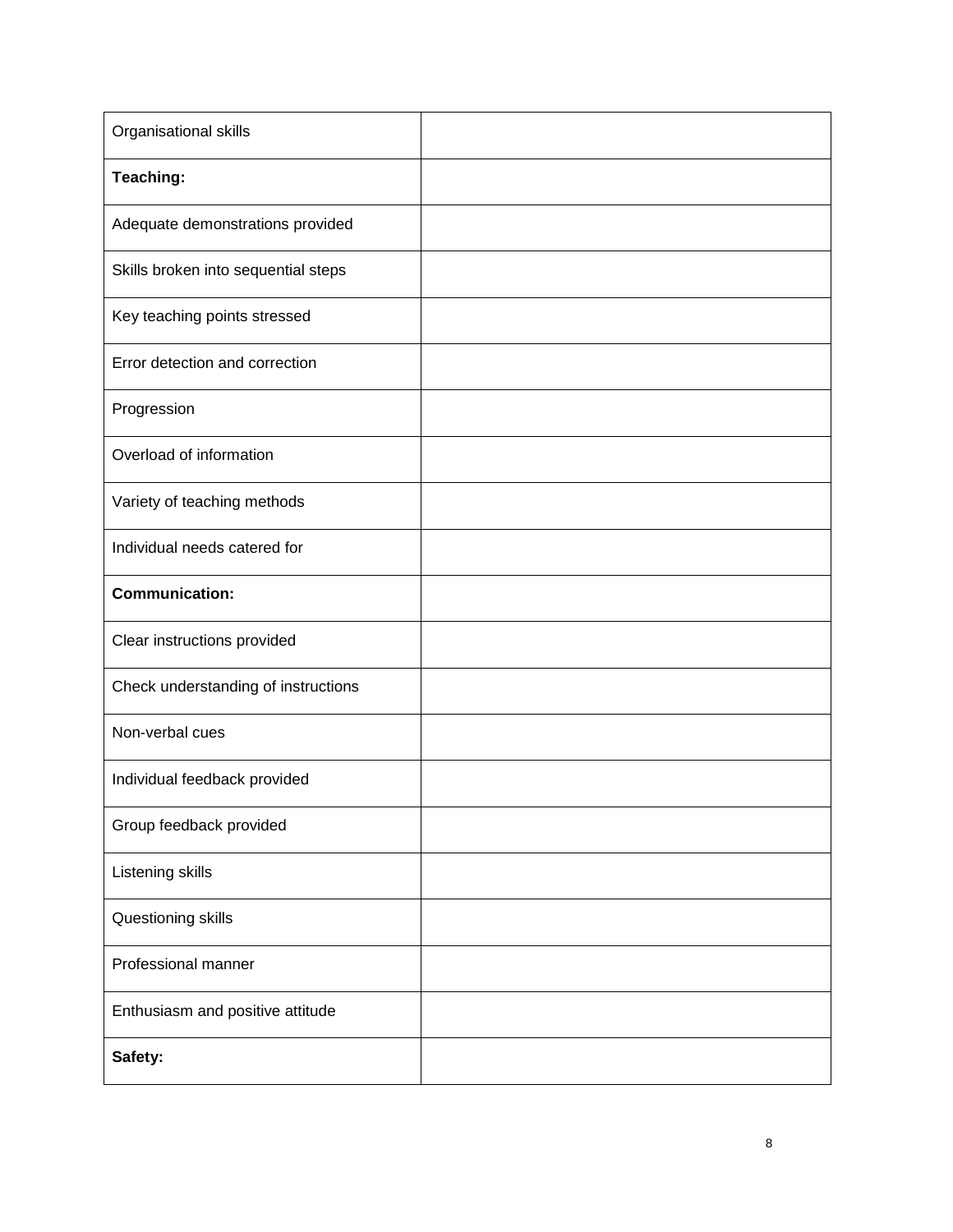| Use of protective equipment          |  |
|--------------------------------------|--|
| Checking the environment for hazards |  |
| Safety instructions                  |  |
| Adequate supervision of all athletes |  |
| General:                             |  |
| Appropriateness of session           |  |
| Sequencing/progression/flow          |  |
| Variety                              |  |
| Appropriate time on task             |  |

# **Improving coaching performance**

Once coaches have evaluated their performance, there are a number of different ways that they might make improvements. The path or paths chosen will be determined by the strengths and weaknesses identified in their evaluation. They might include undertaking technical and professional development activities, observing and working with other coaches, or seeking further information or support on particular aspects of their coaching.

- *.* **Technical and professional development activities** these might be sport-specific or generic, and should be pitched at a level appropriate for the needs of the coach. Activities might include a strength and conditioning course, further coach training programs (generic or sport-specific), or personal development workshops (for example, communication or people skills, time or stress management).
- *.* **Observing and working with other coaches (mentors)** in addition to helping a coach evaluate their performance, mentors can be tremendously beneficial in the ongoing development of a coach. Relationships might be established with different mentors to work on different areas.
- *.* **Seeking further information or support on particular aspects of coaching** this might include internet searches for coaching or related websites, or accessing books,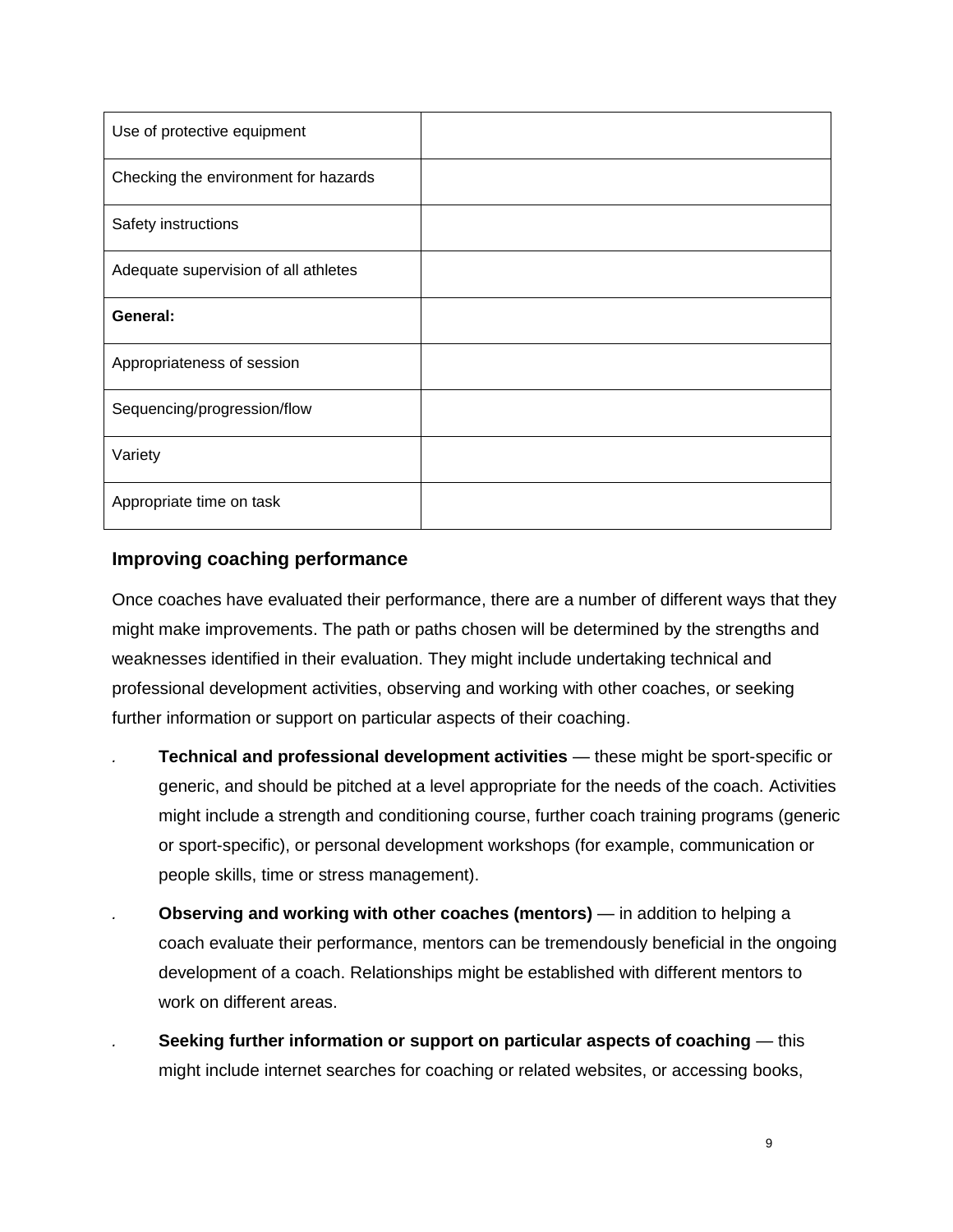magazines or journal articles on areas of interest. It could also include accessing professionals in areas in which improvement is sought.

Further information about evaluating and improving coaching performance can be found in the Australian Sports Commission's *Coaching Better: becoming a more effective coach* Workbook and DVD.

#### **Case study**

Michelle has been coaching a squad of athletes for a few years. Recently Tom, an athlete who has a hearing impairment, joined her squad. Michelle felt capable of varying the way she provided instructions or used demonstrations in order to include Tom, but felt she could improve. Michelle contacted Deaf Sports Australia to see if they could identify a suitable mentor coach in her city. Deaf Sports Australia identified a suitable mentor and also identified some other resources that would assist her. The mentoring partnership proved to be very effective and Michelle's efforts to improve her ability to coach and communicate with Tom were successful. Michelle also found that improving her ability to coach and communicate with Tom actually improved her ability to coach and communicate with all squad members.

# **Professional standards and behaviours expected of a coach**

Our society expects high standards of behaviour from all people involved in sport, and it is vital that these expectations are met if the integrity and enjoyable aspects of sport are to be maintained. Codes of behaviour can be used to outline expected professional and behavioural standards and, ideally, should be developed with input from those affected. This creates a greater sense of ownership and awareness of the code.

In order to assist sporting organisations to develop a code of behaviour, the Australian Sports Commission has developed a Code of Behaviour for sport participants (at Appendix 1). This code replaces the Australian Sports Commission's Coach's Code of Ethics and is underpinned by four guiding principles: fairness, respect, responsibility and safety.

By introducing and consistently enforcing a sound code of behaviour, sporting organisations can assist in the provision of safe and appropriate environments and quality services to their members, stakeholders and customers. The coach's role is to ensure that they are aware of, exhibit and reinforce expected behavioural standards. Consciously or unconsciously, athletes, especially children, model the behaviour of significant others in their lives, including coaches. Coaches must act as role models.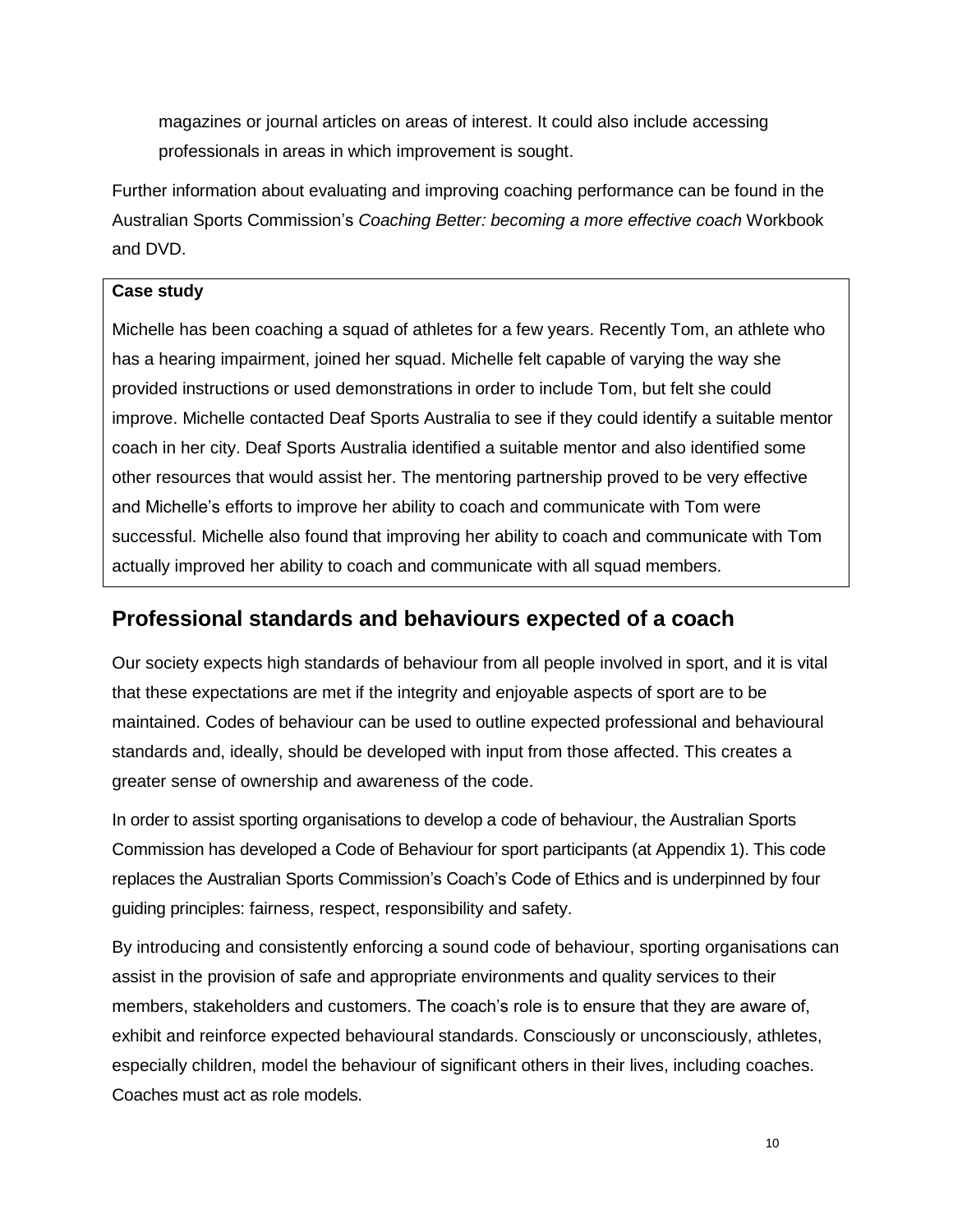# **Dealing with difficult situations and ethical dilemmas**

Coaching can produce the 'highest of highs and the lowest of lows'. Throughout their coaching career, coaches may be faced with a number of difficult situations and ethical dilemmas. Coaches must be prepared and equipped to deal with these.

Following are some examples of difficult situations and ethical dilemmas that coaches may face and their role.

#### *Reporting child abuse*

Child abuse is a too-common occurrence in today's society. It is not a coach's responsibility to find evidence that abuse has occurred. However, coaches must be aware of the signs of child abuse, which can include:

- . bruising, particularly in the face, head or neck region
- differing versions about how an injury occurred
- . a child not relating well to others
- . disruptive or aggressive behaviour and bullying.

Coaches must know where to get advice or report concerns. This is an ethical and, in some states and territories, a legal responsibility of coaches.

#### **Case study**

Jack noticed that one of his young athletes, a normally bubbly and outgoing girl called Jasmine, was becoming increasingly withdrawn. He also noticed some bruising on her arms. Concerned, Jack spoke to Jasmine after a training session. Jack told Jasmine that he had noticed she was less bubbly than usual and seemed a little withdrawn and asked if there was anything worrying her. Jasmine said, 'No!', but Jack was not convinced and asked her about the bruises on her arms. Jasmine told Jack that she had fallen off her bike and that she was fine. Jasmine was not convincing and the bruises seemed inconsistent with a bike accident; however, Jasmine was not prepared to discuss the matter any further. Jack expressed his concerns about Jasmine to the club's member protection officer before leaving training. The member protection officer advised Jack that she had also noticed Jasmine's change in behaviour and had asked about the bruises. Jasmine told her that she had got them after falling from the monkey bars at school.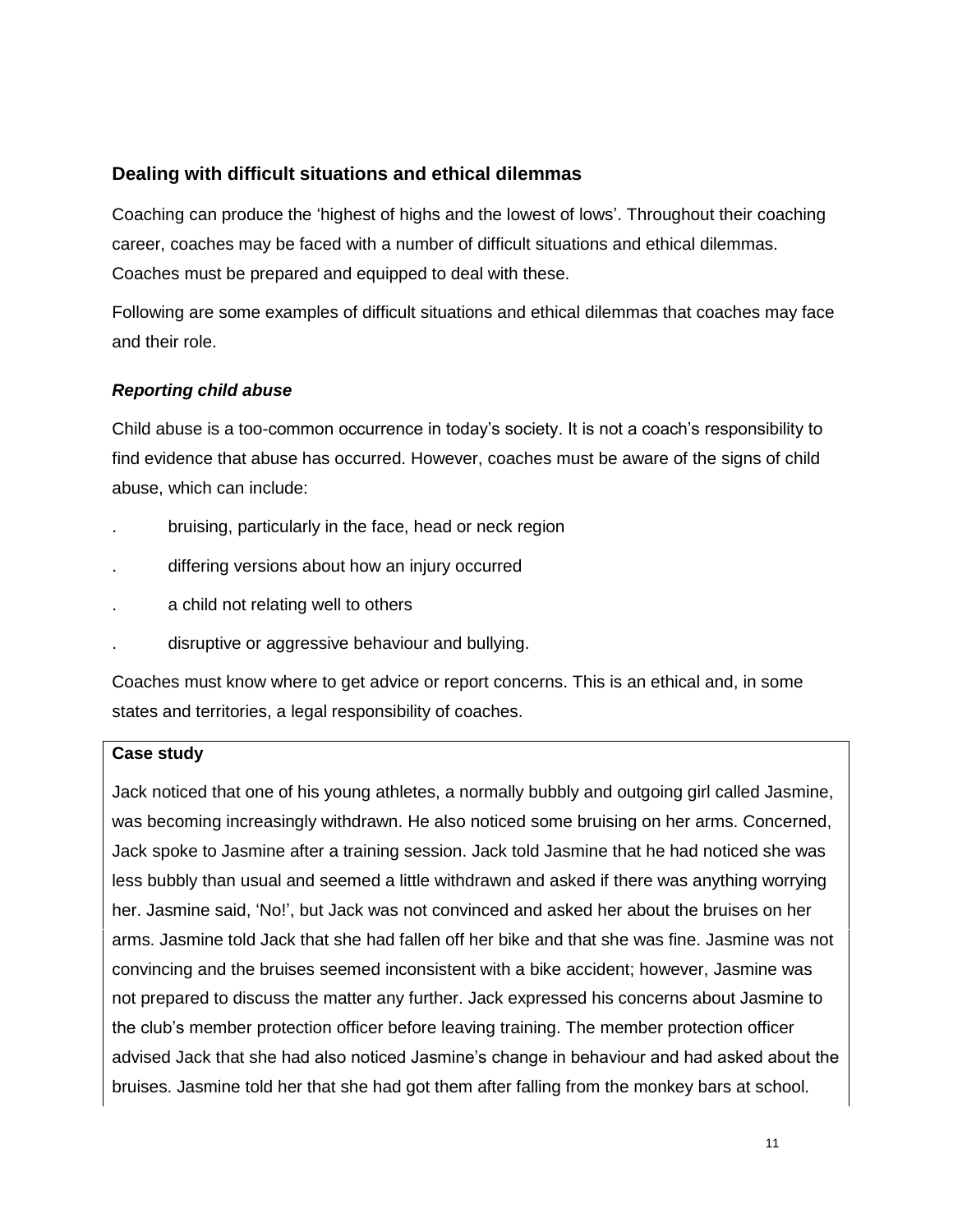There was clearly something wrong. The member protection officer told Jack she would report the matter to the relevant authorities and seek their advice about what to do.

#### *Inappropriate demonstration of a skill*

There are occasions where a coach needs to physically demonstrate a skill with an athlete. This must be done appropriately — ask the athlete's permission first; perform the demonstration but keep it short; and touch the athlete in a way that is least intrusive. For example, if demonstrating an 'arm bar' to an opponent in basketball, a male coach might lower his arm to the female player's stomach instead of placing it across her chest. Clubs should provide coaches with clear guidelines about demonstrating skills and other times when physical contact might be necessary (such as dealing with an injury) and coaches should be aware of these guidelines.

# *Use of appropriate language/verbal abuse when coaching*

The coaching environment can be frustrating at times; however, coaches must be able to control their temper and find constructive ways to assist their athletes. In instances of abuse, concerned parents or others should take action by talking to someone in authority or the club or organisation member protection officer. Coaches should be given guidelines to help them provide a safe and fair environment for all participants.

# *Abuse of officials*

There is never any justification for abuse of an official. Even if their decision costs a game or a medal opportunity there are avenues for addressing officiating concerns. Abuse of officials is the main reason officials drop out of sport. The future of sport depends on recruiting and retaining officials. Everyone involved in sport needs to show support and respect for officials and to work with them for the betterment of sport. Young officials need to be encouraged and coaches and parents need to be good role models for athletes in their dealings with officials. Sport should be enjoyable for everyone.

#### **Case study**

In recent weeks, officials in a local club competition have been regularly abused by players for decisions that did not go their way. A number of the officials feel their efforts were not appreciated and were threatening to quit and spend their limited spare time on more enjoyable pursuits. Recognising the key role that officials play in the local competition and the need to act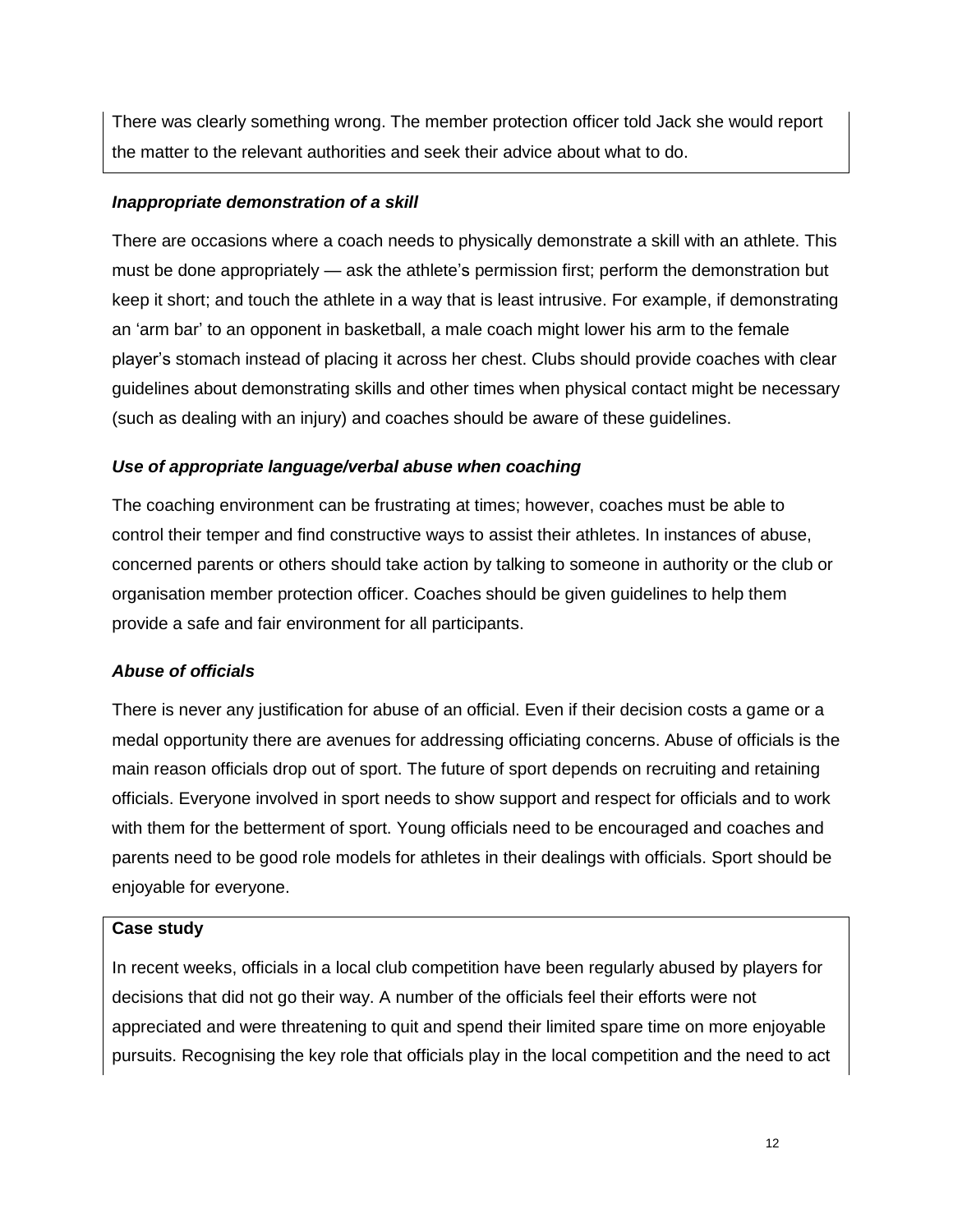to overcome the problems, Sal, a coach at one of the local clubs, organised a meeting with the officials and encouraged coaches at other clubs to do the same.

At the meeting, Sal recognised the key role that officials play in the conduct of the competition and identified the concerns of players and coaches in a calm, objective manner. Sal then encouraged a discussion about how officials, players and coaches might work together for the betterment of the competition and the enjoyment of all concerned. It was decided that the officials would provide an open forum at the club to discuss rule changes, decision-making and the role of all concerned (players, coaches and officials) in ensuring a strong and efficient competition.

This proved very effective, not only in the education of players but also in creating a better understanding and appreciation of the needs and roles of all parties. Separately, Sal also encouraged her team members to thank officials after each game and arranged for officials to be invited to key club functions. Over the following weeks, the 'them and us' feeling that had been present in previous weeks dissipated, and all parties found the competition more enjoyable.

#### *Disability discrimination*

Disability discrimination can affect self-esteem and is unlawful. Unfortunately, in sport discrimination is a common experience for people with a disability. Sports should try, where reasonable, to support participation. Coaches can assist this process by offering suggestions as to how an athlete with a disability might be included. For example, a junior netball club might refuse to include a young netballer because she is has a hearing impairment. However, simple changes are often all that is necessary to safely include someone with a disability. In the case of the netball player, the umpire can wave a white handkerchief when they blow the whistle, and ensure that the player can see them when making decisions.

# *Racial discrimination*

Racism damages sport and brings it into disrepute. It can affect athletes' lives and stop them becoming involved in sport. It is also unlawful under federal, state and territory antidiscrimination legislation. Racism is difficult for sporting associations and clubs to deal with. They need guidelines and procedures to prevent racism and deal with issues when they arise. Associations and clubs should encourage athletes who experience racism to report it. They should also have fair processes for dealing with complaints, provide athletes with codes of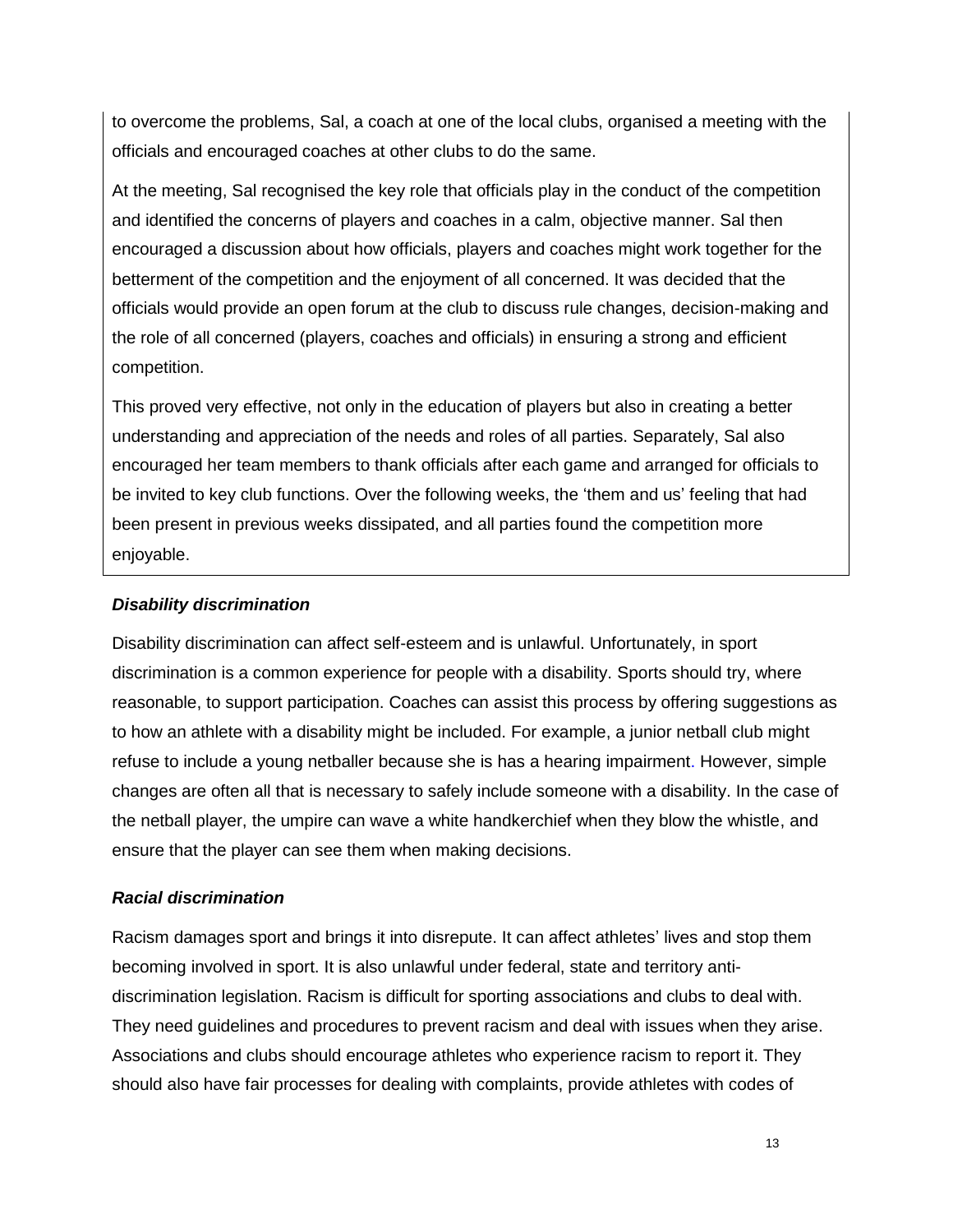behaviour and provide officials with training on how to deal with racism. Coaches must support these measures and ensure that their own behaviour is free of any racial intolerance.

#### *Giving all athletes fair attention*

A common complaint in sport is that some athletes (for example, a very talented athlete or an athlete with additional needs) get all the attention at the expense of other athletes. Sometimes, however, the reverse is true. For example, a talented athlete might receive little or no attention because the coach (or management) feels they do not require assistance; or an athlete with additional needs might be excluded because the coach does not have time or does not know how to assist them. It is important that all athletes receive fair attention. If one athlete requires more attention than others and there is a risk that other athletes will receive insufficient attention as a result, then other measures (for example, assigning a 'buddy' or helper to assist the athlete) can be employed to ensure that all athletes receive fair attention.

#### *Treatment of injured athletes*

Athletes who are injured deserve and require the attention of the coach, but are frequently given little or no attention in favour of athletes who are able to train and perform. Coaches should involve injured athletes wherever possible (for example, in off-field roles if they are not able to train or compete) so that the athlete continues to be an included and valued member of the group. Coaches should also ensure that the athlete is getting appropriate medical care and does not return from either injury or illness until they have a medical clearance to do so. The health and safety of the athlete must always be paramount, no matter how important an upcoming game or event is.

#### *Dealing with bullying or personality clashes within a team*

Sporting groups are comprised of athletes with different personalities and backgrounds. From time to time bullying or personality clashes may occur within the group. Clearly, this is unacceptable and it is important that a coach takes action over these issues. The coach has a responsibility to ensure that all athletes are able to participate without fear of intimidation or abuse, whether physical, verbal or emotional. Depending on the severity of the incident, the coach might tell the athlete/s (the bully, or both athletes if it is a personality clash) to take 'time out' to give them the chance to calm down. The coach should make the athlete/s aware that their behaviour is not acceptable and remind the athlete/s of the relevant code of behaviour and their responsibility for maintaining a harmonious group environment.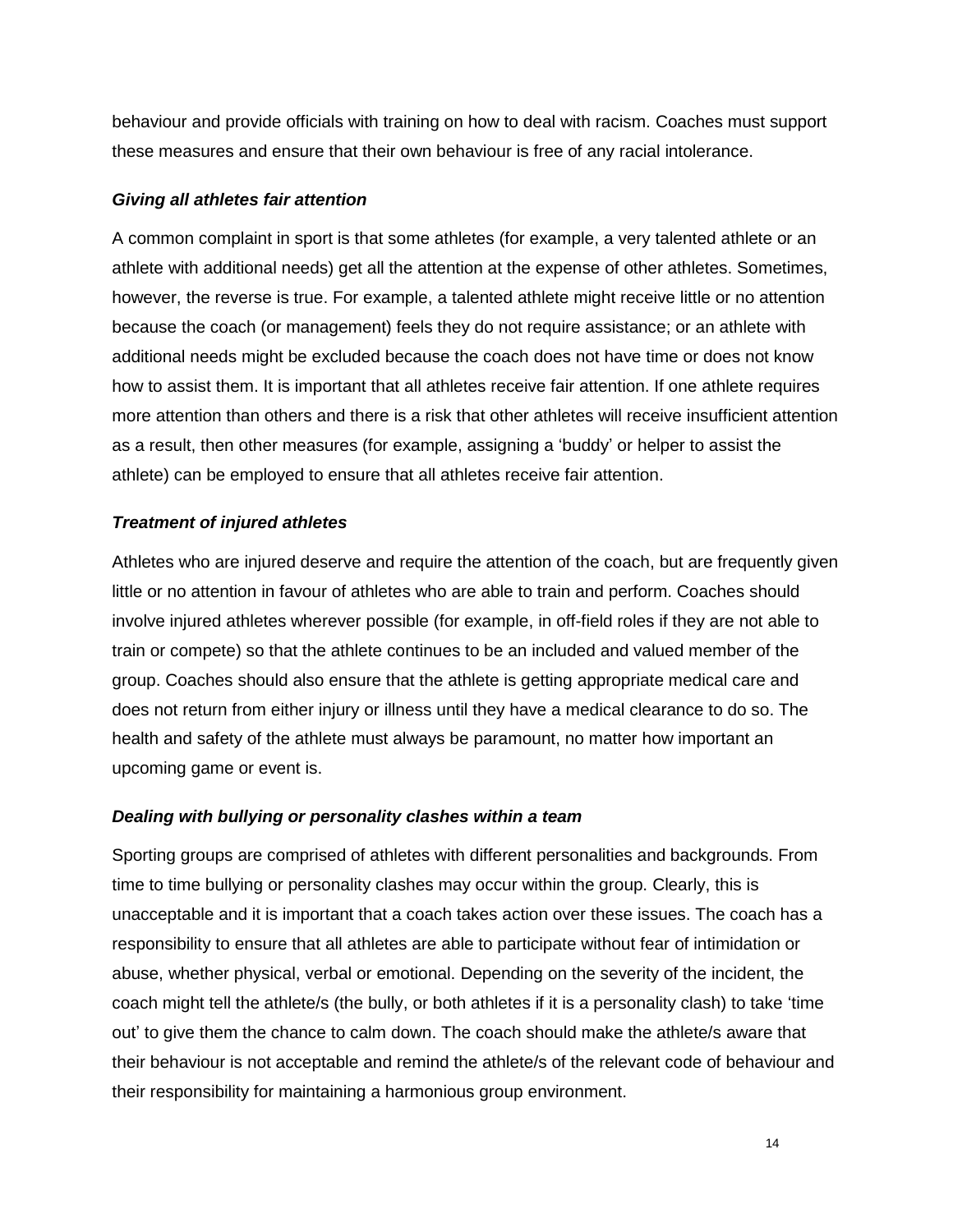The coach should also discuss with the athlete/s alternative ways of dealing with their frustration with other athletes. Another option is to empower the athlete group to manage group behaviour and to deal with minor indiscretions. A coach may find that the athletes will adequately manage situations such as this without the need for intervention by coaching staff. If the athlete group is empowered to deal with these issues, then athlete behaviour should be monitored by the coach to ensure that the rights of all athletes are observed. More serious indiscretions should be dealt with at a higher level (by coaching staff, team management or sporting organisation management, as appropriate). In the case of bullying, the coach should also talk privately with the 'bully' to determine the reason for the bullying. Sometimes bullying is a response to abuse. If the athlete has been abused, then the coach should seek further advice or report the abuse to relevant authorities.

#### *Doping in sport*

The use of prohibited methods and substances, as defined by the World Anti-Doping Code Prohibited List, is banned in sport because they meet at least two of the following three criteria: they risk the health of the athlete, have a performance enhancing effect, and/or are against the spirit of sport. Coaches have an obligation to:

- be knowledgeable about, and comply with, all anti-doping policies and rules that are applicable to them or the athletes they support
- . support and assist anti-doping organisations, including the Australian Sports Anti-Doping Authority, to conduct doping control
- . use their influence on athletes' values and behaviour to foster anti-doping attitudes. This includes reporting any suspected violations of anti-doping rules to anti-doping authorities (for example, in Australia, to the Australian Sports Anti-Doping Authority).

Difficult situations can test a coach's resolve and be tremendously draining. However, they can also present opportunities for personal growth and development as a coach. A sound, welldeveloped coaching philosophy will greatly assist a coach to make appropriate decisions consistently.

For more information on any of these areas, a coach can visit the Play by the Rules website (www.playbytherules.net.au); the Australian Sports Commission Disability Sport unit and Sport Ethics program websites (www.ausport.gov.au); the Australian Sports Anti-Doping Authority website (www.asada.gov.au); the World Anti-Doping Agency website (www.wada-ama.org); or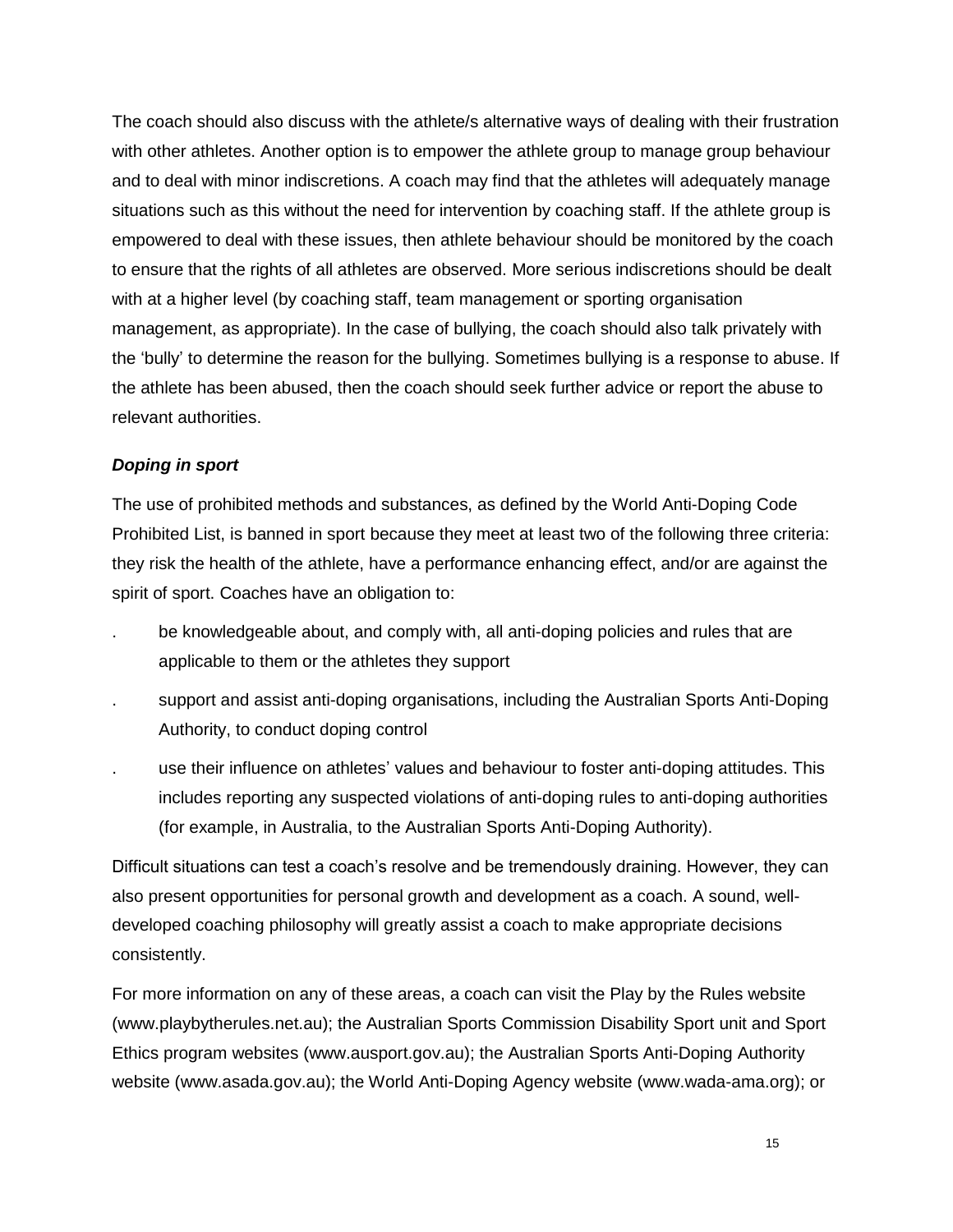contact the relevant state or territory child protection agency, state or territory sport and recreation department, state or territory Disability Education Program coordinator, state or territory anti-discrimination agency, or the Human Rights and Equal Opportunity Commission.

# **Coaching philosophy and coaching style**

# **Case study**

Joe is a young coach who just wants to get out there and coach. He has completed an entrylevel coach training program and has started the next level. Although the importance of a sound, well-developed coaching philosophy was discussed in the first program, he really had not taken much notice. Joe thought it was a bit of mumbo-jumbo and that it could wait until later, if at all. There were more important things to be done, such as planning and delivering training sessions and winning games.

Unfortunately, Joe's lack of a sound, well-developed coaching philosophy means that he coaches like 'a ship without a rudder'. He lacks direction and readily succumbs to external pressures from the athletes and parents. He is inconsistent in his application of training rules, style of play, discipline, codes of behaviour and competitive outlook, and this is frustrating and confusing for his athletes. A number of them have left Joe's squad and the sport as a result. Joe also does not enjoy coaching as much as he thought he would.

What is it that guides a coach's coaching and governs their actions? How can a coach ensure that they have a positive influence on those in their charge?

A coach's performance and behaviour is guided, consciously or unconsciously, by their coaching philosophy — that is, the set of personal guidelines they have about how they will operate as a coach and what they expect from and want for themselves and those in their charge. A coaching philosophy consists of:

- the coach's major objectives (the things they value and want to achieve)
- . their beliefs or principles about how these objectives should be achieved.

Each coach's philosophy is individually determined and lifelong in its development. It is generally shaped by the coach's own experience (including the quality of the coaches or teachers to which they have been exposed) and knowledge, and generally evolves throughout their career as they gain further experience and knowledge, and face situations that test their philosophy.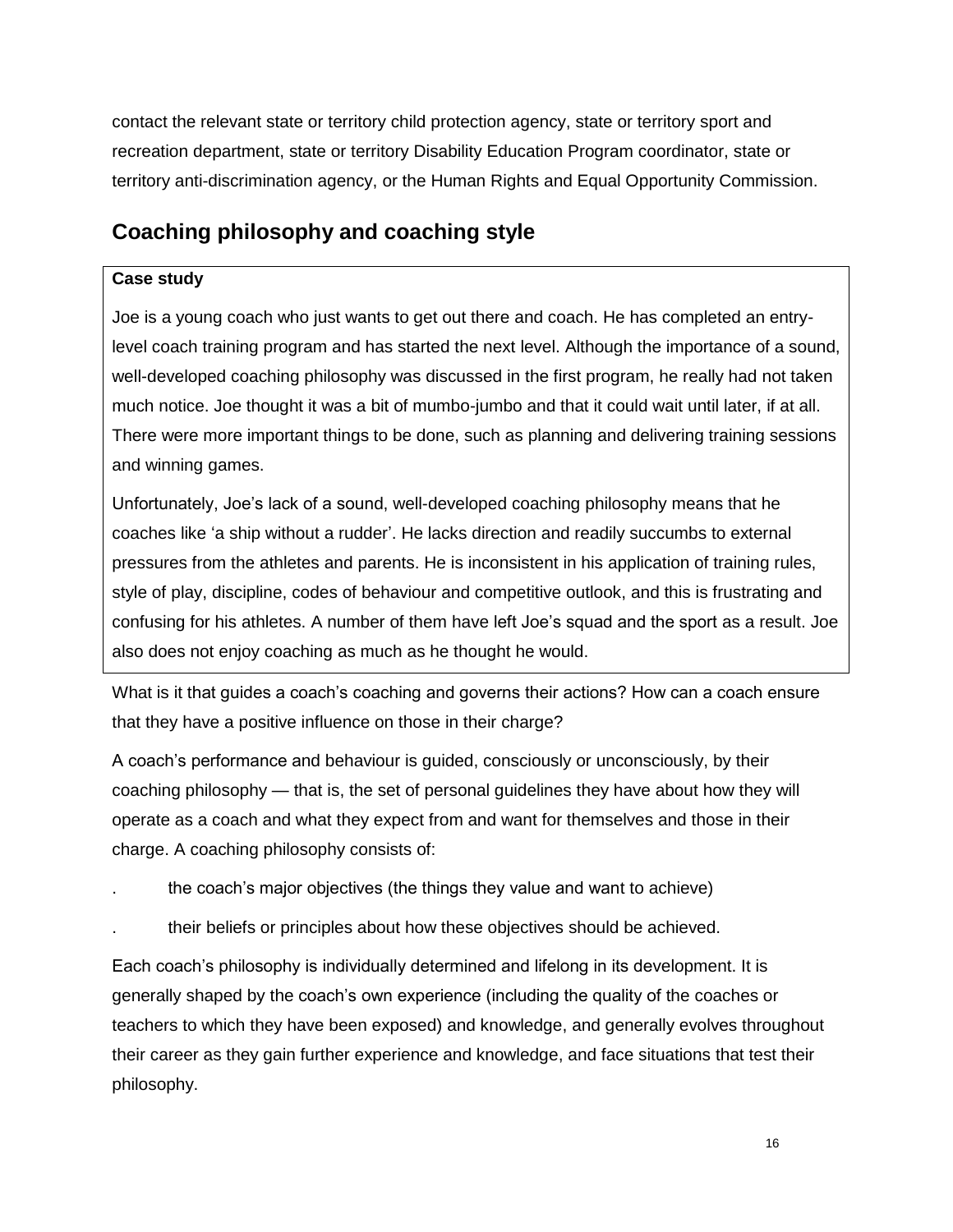Many coaches, however, never consciously consider their coaching philosophy. As a consequence, some coaches lack direction, have an inconsistent approach and/or succumb to external pressures (for example, from athletes, parents and administrators). Others have inflexible philosophies that limit the achievement of their objectives, or philosophies that are incongruous with society's values.

By taking time to develop and write down their coaching philosophy, a coach can clarify their objectives and better understand the values, beliefs and principles that guide their coaching and govern their actions. A written coaching philosophy also provides a tangible reference point that can be revisited to ensure their behaviour is consistent with their philosophy, and periodically reviewed to ensure that it remains consistent with current values, knowledge and experience. It helps a coach make choices, set priorities and ensure a consistent approach at any time, but especially when faced with difficult situations or ethical dilemmas where they may feel uncertain about the correct decision to make.

It is a coach's responsibility to develop, communicate and embrace a positive philosophy that will help those in their charge achieve their goals. The development of a sound coaching philosophy should be given as much attention as the development of technical knowledge of the sport.

# **Developing a coaching philosophy**

To develop a coaching philosophy, a coach should ask themselves the following questions:

- Why do I coach?
- What am I trying to achieve as a coach?
- . Why do athletes and others involved in sport (for example, officials, administrators, support staff, parents, partners, carers) participate? What are they trying to achieve?
- . How can I achieve my objectives and help my athletes and others achieve theirs?
- . What values, beliefs and principles are most important to remember in striving towards those goals? What qualities are most important to me?
- . How do I want to be seen as a coach? What do I need to do to achieve that?

Once these questions have been answered, the ideas should be developed to produce a complete (written) philosophy.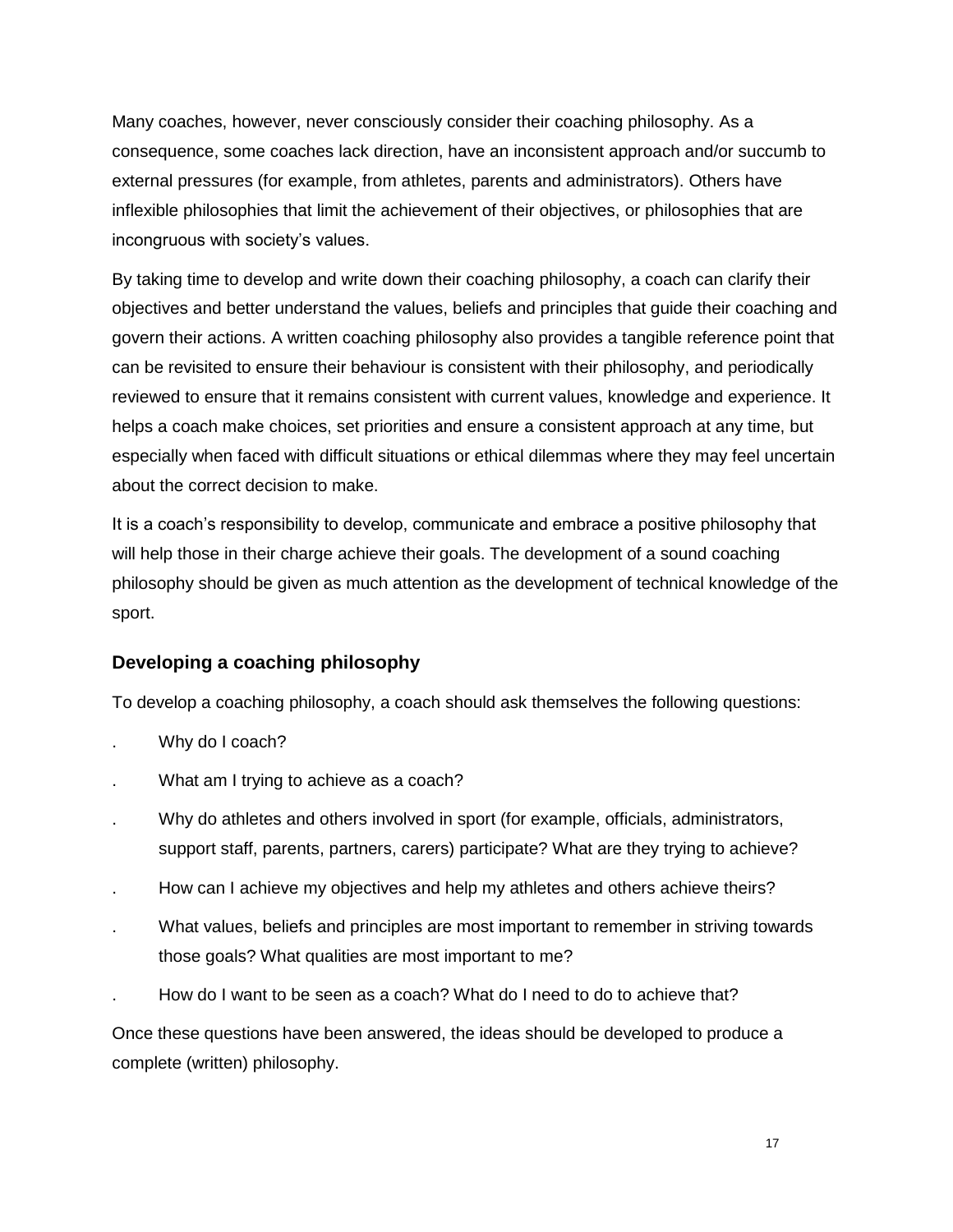Coaching philosophies will vary from coach to coach depending on their objectives, past experiences, beliefs, values and principles. However, some common elements of healthy coaching philosophies are:

- . They are athlete-centred the coaching objective is to assist athletes (regardless of their goals, age, gender, ability level, cultural background or socioeconomic status) to develop to their potential and to provide an environment that will allow the athletes to grow, not only as athletes but also as people and as a team. Athletes are provided with an environment in which they are motivated to do their best, empowered to make decisions, take ownership of their learning and responsibility for their performance, own the team culture, and enjoy the whole experience.
- There is a concern for the holistic development of the athlete that is, not only their development as an athlete, but also their development as a person. There is recognition and consideration of the athlete's life both within and outside sport and, in the case of elite and professional athletes, preparation for life after sport.
- . The importance of teamwork and collective effort in order to achieve objectives is understood and embraced.

An example of a healthy coaching philosophy is:

… to create within the athletes an interest and enthusiasm for the events … then direct that interest and enthusiasm along the lines of sound fundamentals, taught imaginatively, intelligently, purposefully and even inspirationally. It sounds rather simple, but it isn't.

(Kidman and Hanrahan 1997)

#### **Working within a club or other sporting organisation structure**

In developing their coaching philosophy, it is important that a coach not only considers their own objectives, beliefs, values and principles, but also those of the club or other sporting organisation with which they are involved. Clearly, if that relationship is to be successful, the philosophies of both the coach and the club or organisation must be compatible.

Typically, a club or other sporting organisation will have their guiding principles outlined in the sports policies that guide the organisation (for example, in their codes of behaviour, junior sport policy, member protection policy and/or disability action plan). Sometimes, however, there may be an unwritten agreement. A club may have a particular approach as to how juniors are rotated on and off the field in team sports, or a policy regarding the amount and/or type of training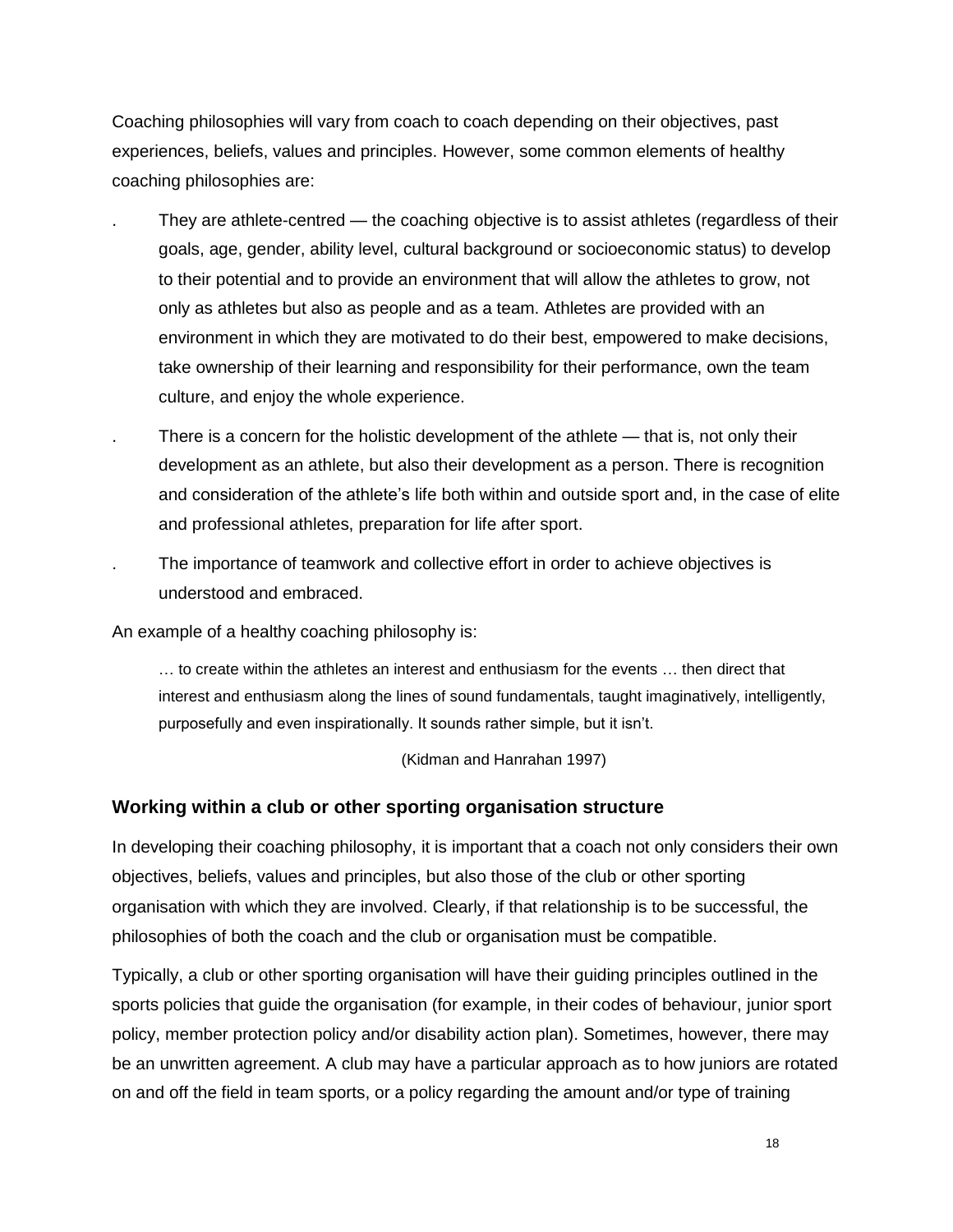undertaken by juniors. They might have a plan with regard to the inclusion of athletes with a disability or masters athletes. There might also be expectations with regard to member duties. For example, it might be part of a coach's duties to help with fundraising activities or to provide advice on uniform requirements or equipment purchases in addition to 'normal' coaching duties. Importantly, however, if a club or sporting organisation is to function effectively and achieve its objectives, it should operate through the collective efforts of a number of people who have different roles to play rather than an expectation that a minority of members will do a majority of the work. Coaches should be aware of the requirements of their club or sporting organisation and be able to work within them.

Once a coach has developed their coaching philosophy, it is important to communicate it to those in their charge and establish a mutual direction. In the case of junior sport teams this might include parents, helpers or carers, and administrators, as well as athletes. In the case of more senior teams it might involve support staff, administrators and helpers or carers, as well as athletes.

# **Coaching philosophy and coaching style**

The coaching philosophy that a coach adopts will influence how they see their role as a coach and, subsequently, their coaching style — that is, the way they approach their coaching and deal with people and issues. It might be in an authoritarian, business-like, 'nice-guy', intense or easygoing manner or a combination of these styles. Different combinations of coaching philosophy and coach personality will result in different coaching styles and coaches. This is beneficial, firstly because different coaches suit different athletes, and secondly because it would be boring if coaches were all clones of each other. What is most important is that all coaches provide an environment that has a positive impact on their athletes' performance and behaviour, both within and outside sport.

# **Creating a welcoming and supportive environment**

#### **Case study**

Craig runs a talent development program for a local sports club. Parents, club officials and administrators have all commented that the athletes love his sessions, and are always talking about him and the sessions he runs. They always look forward to the next one. Why do they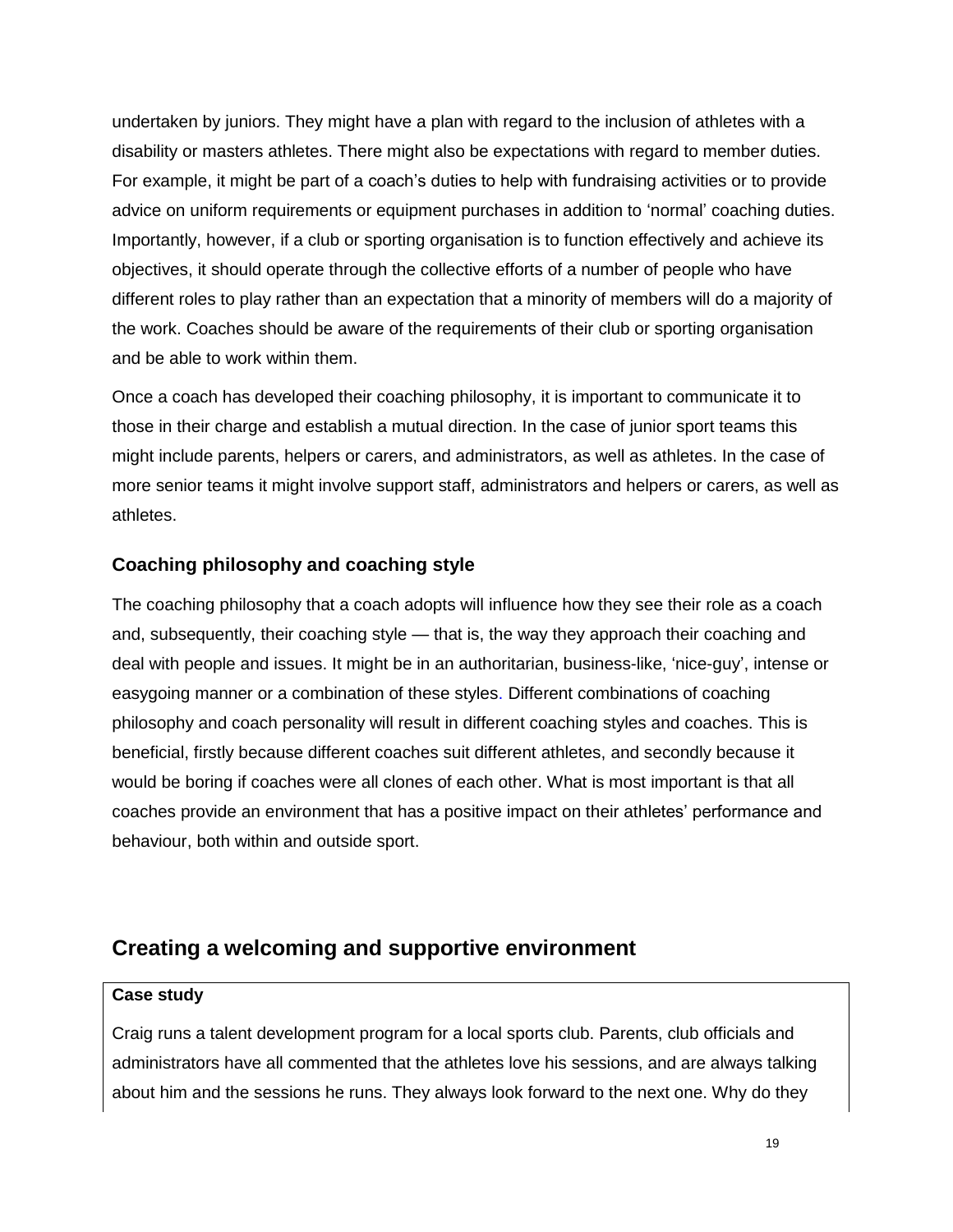love Craig's sessions? Craig is always happy to see all the athletes (and they him!). He always acknowledges them on arrival in a friendly and enthusiastic manner. Craig knows the names of the parents as well as the athletes, and is interested in them and what else they do, not just the program he provides. Craig is careful to ensure that the activities he provides are appropriate for the athletes involved. He is also good at varying the activities so that all athletes within the group are included and challenged. He empowers and engages the athletes by presenting them with questions and asking them to come up with solutions, either by themselves or by working in pairs or groups. Craig regularly praises the athletes in public and makes any corrections in a discreet and positive manner. The athletes thrive in this environment and not only improve their sports skills but also their ability to work cooperatively with one another, to include everyone, to focus on a task and to make decisions for themselves. The athletes and their parents love Craig and his sessions, and Craig gains a tremendous amount of satisfaction and enjoyment from working with the athletes.

All athletes, no matter what their background, learn and perform better in, and gain more enjoyment and satisfaction from, positive environments in which they feel welcome, valued and supported. The ability to create a welcoming and supportive environment is an important attribute for all coaches.

Welcoming and supportive environments have some consistent features:

- They are open to all participants everyone is welcome. There is no discrimination based on age, gender, disability, ability level, ethnic or religious background, or socioeconomic status. In addition, the role of significant others (including parents, partners, and/or carers, where relevant) is acknowledged and embraced.
- . They are safe as a result of diligent risk management (for example, ensuring safe playing surfaces and equipment, appropriate warm-up and cool-down, demonstration of correct technique, appropriate matching of participants, and correct injury management) and adherence to expected professional and behavioural standards, participants are protected from physical as well as psychological and emotional harm
- They are supportive support is provided when and where it is needed. This support can take many forms, including:
	- positive reinforcement (which can increase athletes' feelings of self-worth, competence and motivation)
	- informational support (for example, advice or suggestions)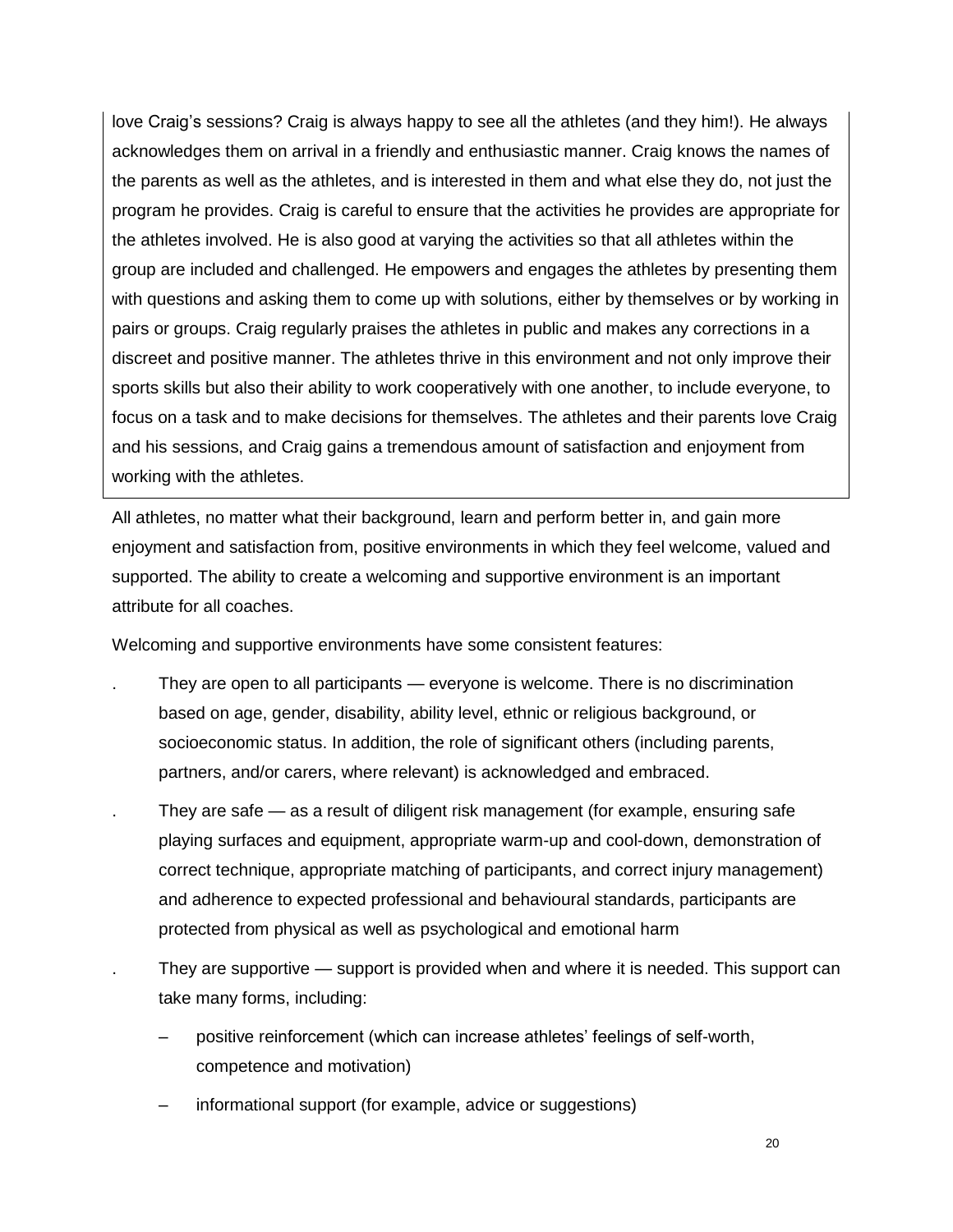- tangible or instrumental support (for example, equipment, transportation, facilities, additional funding for day-to-day living costs)
- social support (positive support from coaches and other participants that creates a sense of connection and belonging, and enhances feelings of self-worth).

There is regard for participants not only as athletes, but also as people, and concern for the wellbeing of participants both within and outside the sporting environment. Negative behaviour such as ridicule, silent treatment, sarcasm and anger are absent in a supportive environment

- . They are empowering athletes have the opportunity to make decisions, take responsibility for their own performance, and own the team culture. This develops a greater sense of ownership, independence and self-belief.
- . They are consistent yet challenging there is consistency in terms of rules, expected standards and safety; however, variation in activities and experiences means that athletes remain challenged and do not become complacent or bored.
- They allow and cater for individual difference the fact that different athletes bring different things to a group and have different needs is recognised and embraced. Coaches plan and provide activities that can be varied to accommodate all needs, and participants feel comfortable challenging themselves and trying new things. The focus is on each participant's improvements rather than how they compare to others.

Effective communication is also a key to providing a welcoming and supportive environment. Coaches should:

- . be approachable and supervise sessions in a positive and enthusiastic manner
- . provide clear, concise instructions
- . check for understanding
- . provide constructive feedback and corrections in a positive manner
- . encourage feedback, and actively listen to and respond to questions.

Coaches must also be perceived as being honest and fair so that an atmosphere of trust is developed.

# **Individual versus group needs and inclusive coaching practices**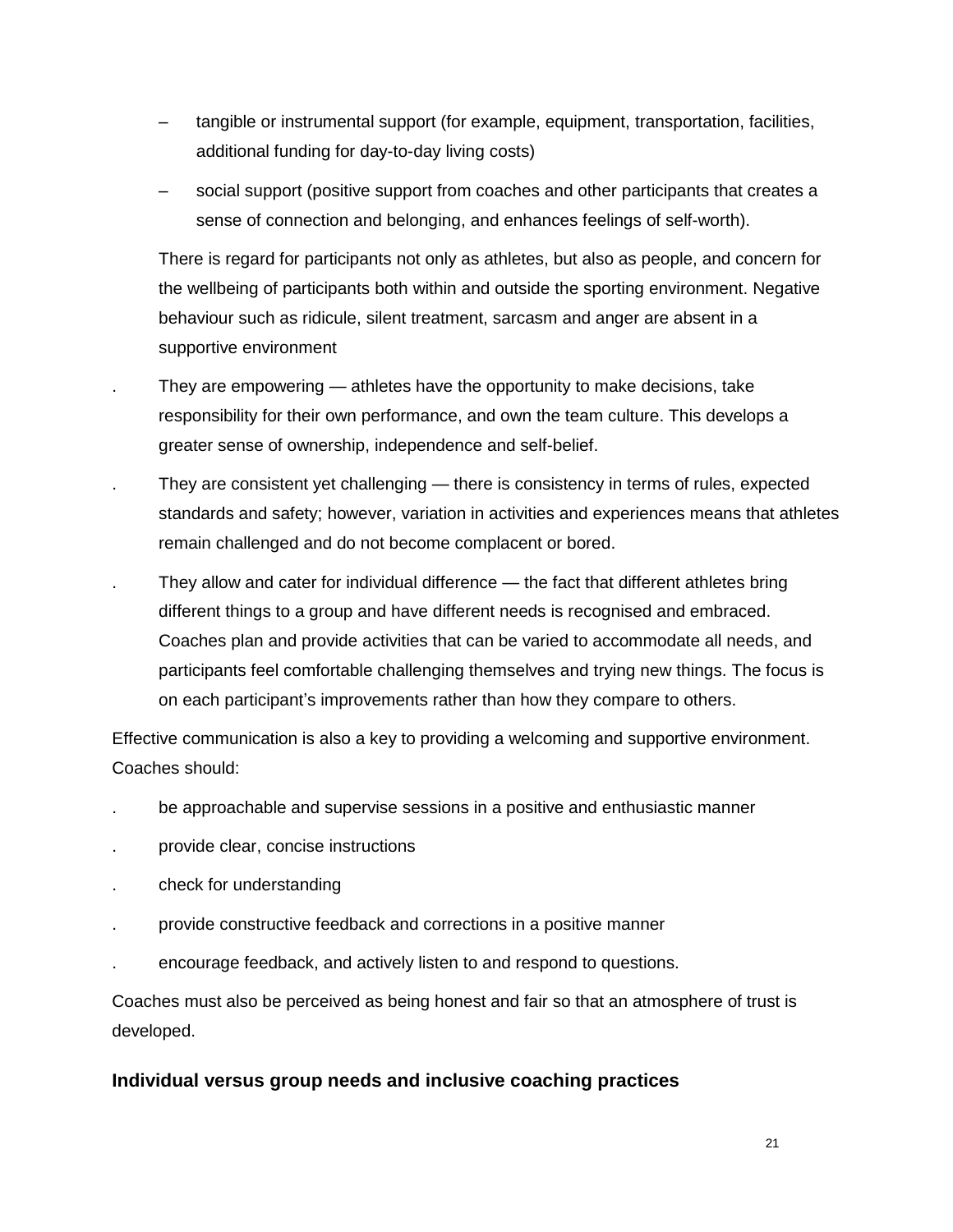In order to meet and balance the needs of the individual as well as the needs of the group a coach should:

- . accept that there will be a range of ability levels within any one group, acknowledge that all athletes have a right to participate, and recognise that with careful planning and a bit of lateral thinking, it is possible to include and challenge athletes from a wide range of ability levels
- . develop an awareness of the range of ability levels of athletes within the group. In doing so, the coach should never make assumptions about what a participant can or cannot do. Instead, they should ask and work with athletes to identify what is possible
- . plan and deliver training sessions and activities that are appropriate for the athletes within the group. Be prepared to vary elements within activities (make them easier or harder) to accommodate the range of ability levels among athletes. Some of the elements that the coach can change include:
	- coaching or teaching style for example, use of demonstrations, questions, role models and verbal instructions
	- how the game is played for example, rule changes, number of players and/or number of turns each player has, number of bounces or passes, time limits
	- equipment for example, different types, sizes, weights and materials, softer or larger balls or lighter bats with a bigger hitting surface
	- where the game is played for example, the size, shape, surface or location of the playing area

These changes can accommodate the wide range of ability levels and backgrounds of athletes, including athletes with a disability and athletes from culturally and linguistically diverse backgrounds

- maintain the integrity of the activity in other words, do not change activities so much that they are no longer the same activity
- . only maintain changes to an activity for as long as they are needed. For example, sometimes it will be possible to progress to harder variations of an activity
- . provide positive and constructive feedback, and reward effort. Recognise that different people learn and progress at different rates, and allow for this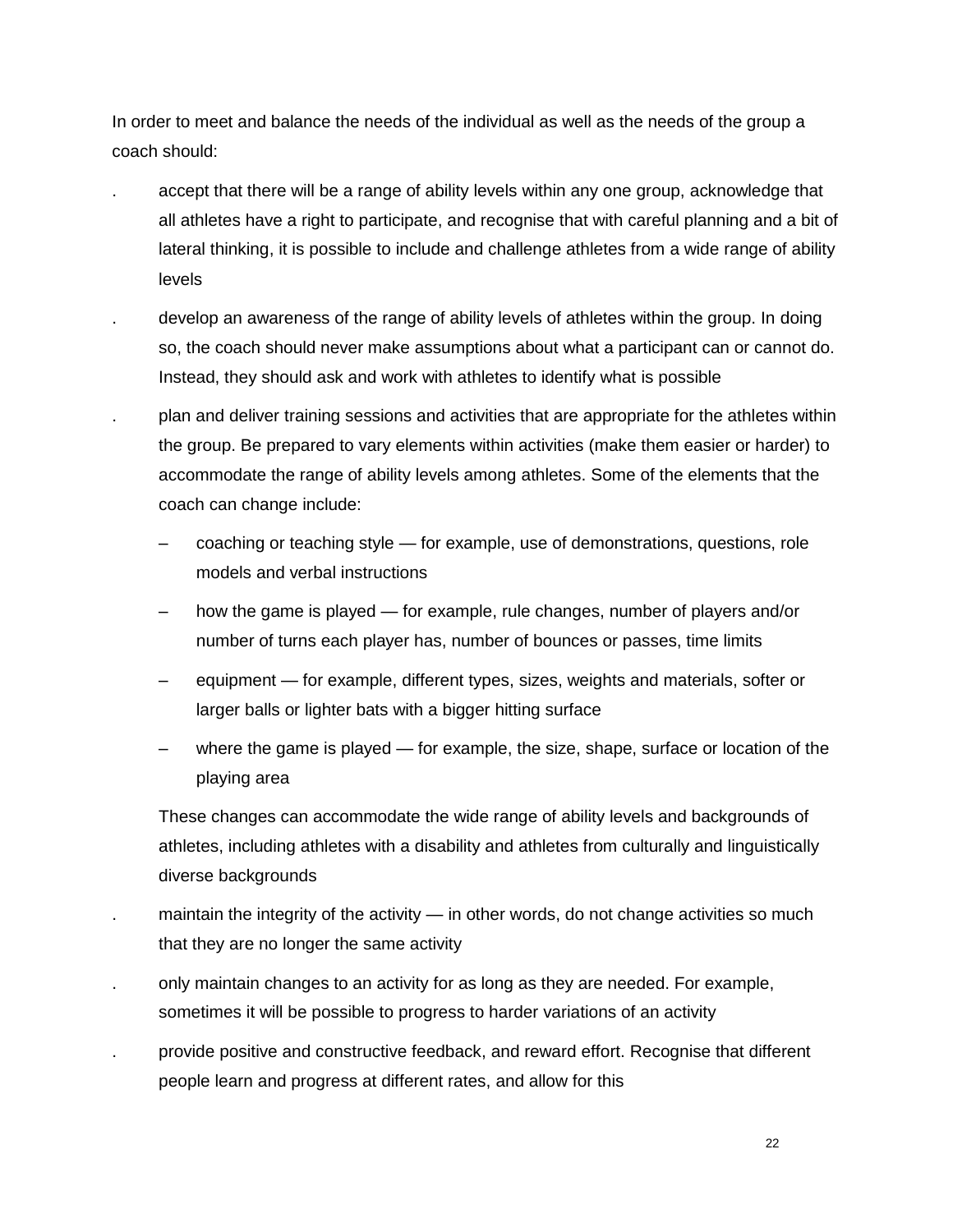- assign a buddy to assist if an athlete requires one-on-one support to understand and engage in an activity
- . try, try again (if at first they do not succeed). Sometimes it is not immediately obvious how activities should be varied to include and challenge everyone. Learn from any mistakes and continue to work with participants to develop solutions.

# **The role of sport and the coach in society**

Sport and coaches play a significant role in society. Sport has the power to bring people together, break down barriers, build new bridges of understanding between cultures and nations and within communities, and shape behaviour and values. It can inspire patriotism and the pursuit of excellence, and can teach responsibility, fair play, teamwork, and how to overcome adversity and win against the odds. It can also provide recognition, hope, a chance to dream and grow, and a pathway to a better life.

The power of sport to unite people and change people's lives for the better, both on and off the sporting field, is illustrated in the recent history of South Africa, where sport has been used as an instrument in the fight against apartheid. It is further demonstrated through the work of international agencies such as the Laureus Sport for Good Foundation, whose worldwide program of sport-related community projects use sport as a vehicle to promote social change and inspire hope in disadvantaged communities.

The power of sport, however, is not limited to disadvantaged communities. Elite and professional sporting events around the globe inspire patriotism and collective effort, create talking points and provide role models for people of all ages, genders, abilities, cultural backgrounds and socioeconomic strata. They are important not only to athletes, coaches, sporting organisations and fans but also to governments, business corporations and the media, as evidenced by the significant resources that are channelled into the preparation of national sporting teams and the staging of major international sporting events.

While sport clearly plays a powerful role in society, coaches — as the drivers, quides, directors, developers and facilitators of sport performance — also play a critical role, influencing not only performance but also behaviour inside and outside the sporting environment. Coaches have a significant influence on the athlete's achievement of their potential, and determine whether an athlete's experience of sport is positive or negative and whether they gain or lose self-esteem.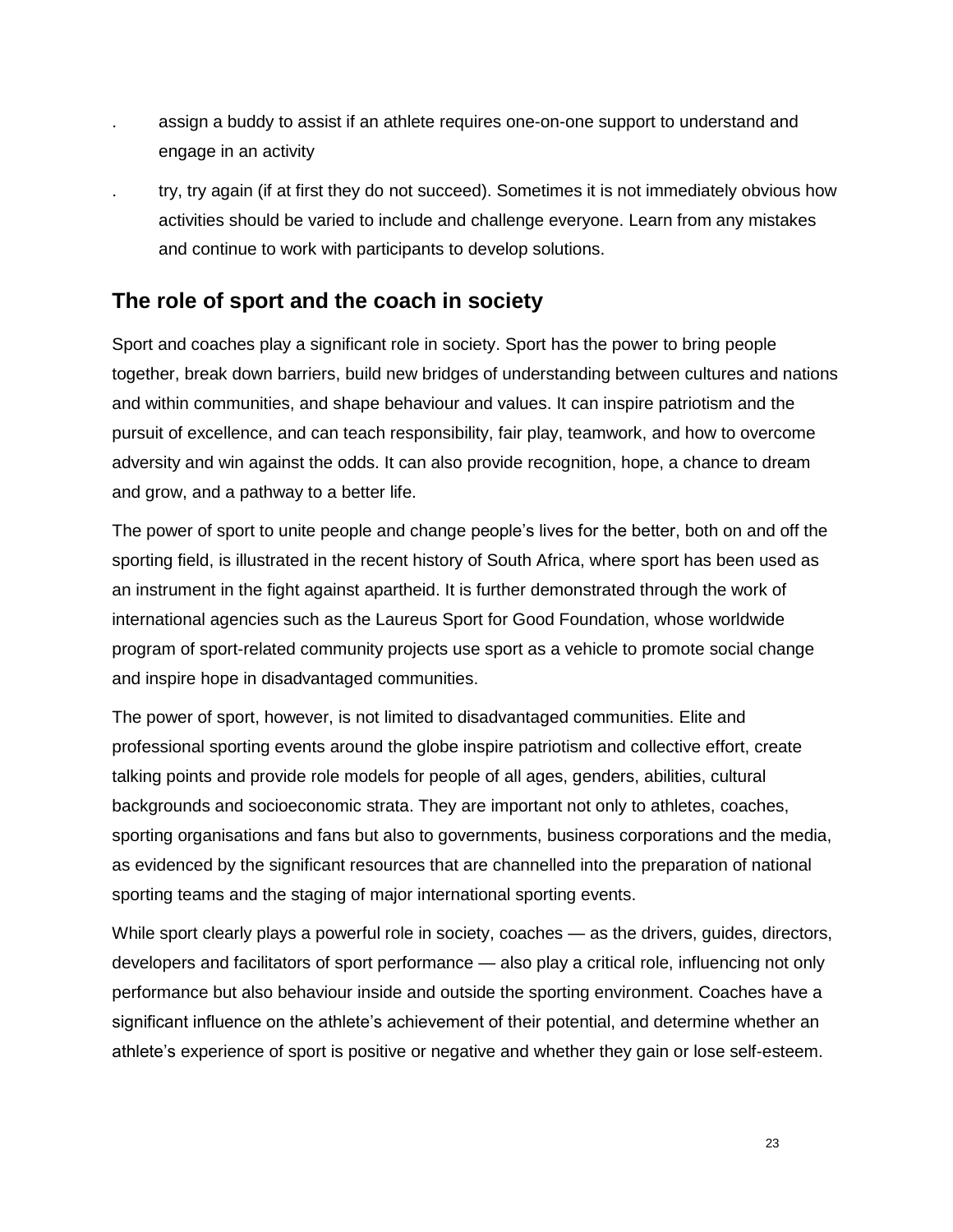Although some of a coach's specific roles may change throughout their career — perhaps as they progress from coaching at club level to higher levels, including representative teams, or as their athletes become more experienced — their role as an influencer of performance and behaviour and the requirement to maintain high professional and behavioural standards, no matter who they are coaching, remain constant throughout their career.

# **Summary**

Effective coaching is not only about helping athletes to improve, it is also about constantly improving as a coach. There are a number of practical methods that can be used for evaluating coaching performance. Three simple methods are keeping a coaching diary, video self-analysis and mentor coaching. Once areas for improvement are identified, appropriate improvement measures can be implemented. They might include undertaking technical and professional development activities, observing and working with other coaches, or seeking further information or support on particular aspects of their coaching.

Codes of behaviour provide benchmarks for expected professional and behavioural standards for all involved in sport, including coaches. Given their powerful role, coaches must act as role models at all times.

Throughout their coaching career, coaches are likely to be faced with a number of difficult situations and ethical dilemmas. Coaches must be prepared and equipped to deal with these. A sound, well-developed coaching philosophy can provide direction in these circumstances.

A sound, well-developed coaching philosophy is a set of personal guidelines about how a coach will operate and what they expect from and want for themselves and those under their charge. This helps a coach make choices, set priorities and ensure a consistent approach at any time. A coach's philosophy should take into consideration any requirements of the club or other sporting organisation with which they are involved.

All athletes, no matter what their age, gender, ability level or sport, learn and perform better in, and gain more enjoyment and satisfaction from, positive environments in which they feel welcome, valued and supported. The ability to create a welcoming, supportive and inclusive environment is an important attribute for all coaches.

Sport and coaches play a significant role in society and the impact of both frequently extends beyond the sporting environment into everyday life.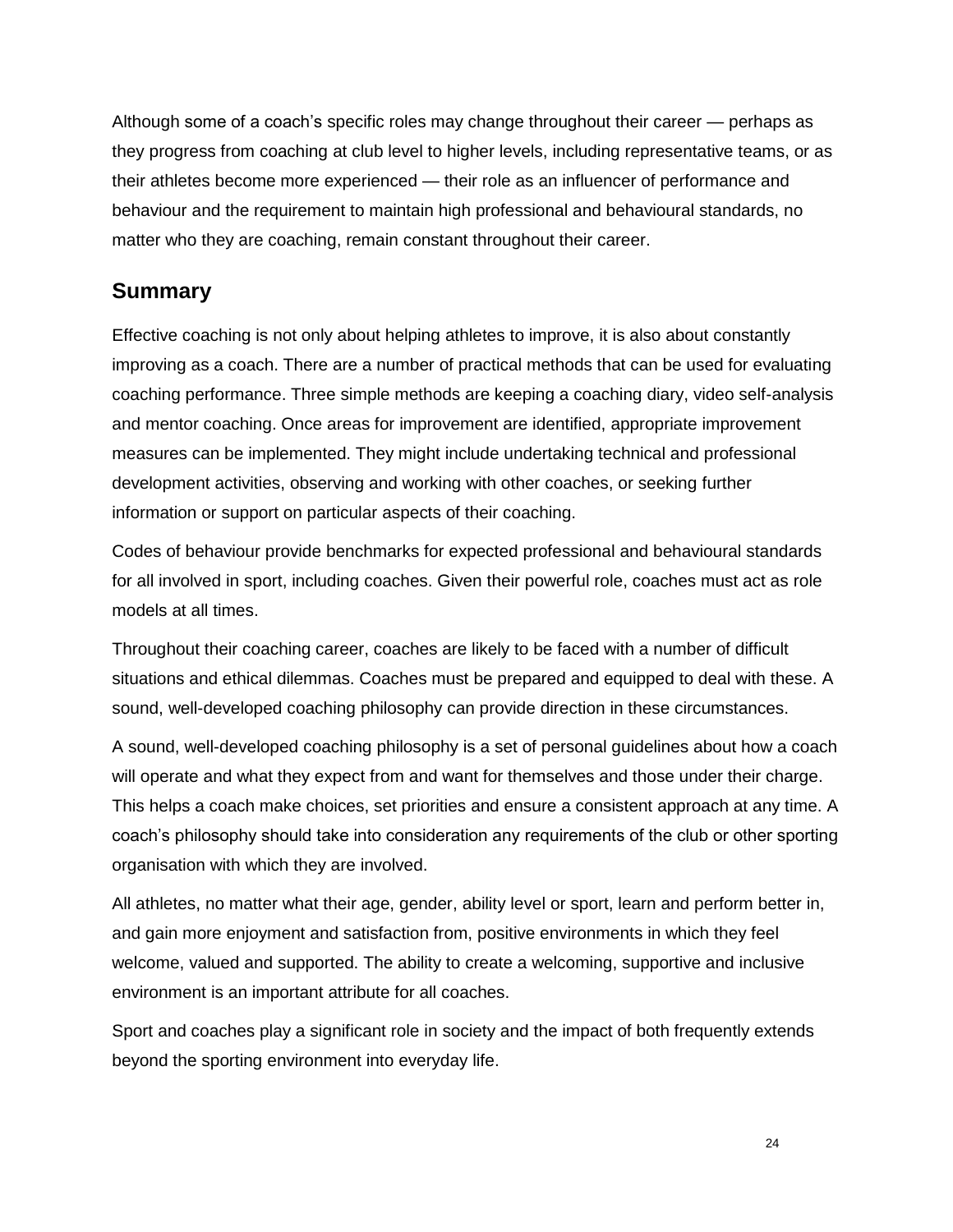# **References and further reading**

Australian Sports Commission 1996, *Coaching Better and Video Self-analysis* Workbook and DVD, Australian Sports Commission, Canberra.

Kidman, L and Hanrahan, S 1997, *The Coaching Process: a practical guide to improving your effectiveness*, Dunmore Press, Palmerston North, New Zealand.

Layton, R 2002, *Making Mentors: a guide to establishing a successful mentoring program for coaches and officials*, Australian Sports Commission, Canberra.

Martens, R 2004, *Successful Coaching,* 3rd edition, Human Kinetics, Champaign, Illinois.

Play by the Rules website (www.playbytherules.net.au) and DVD.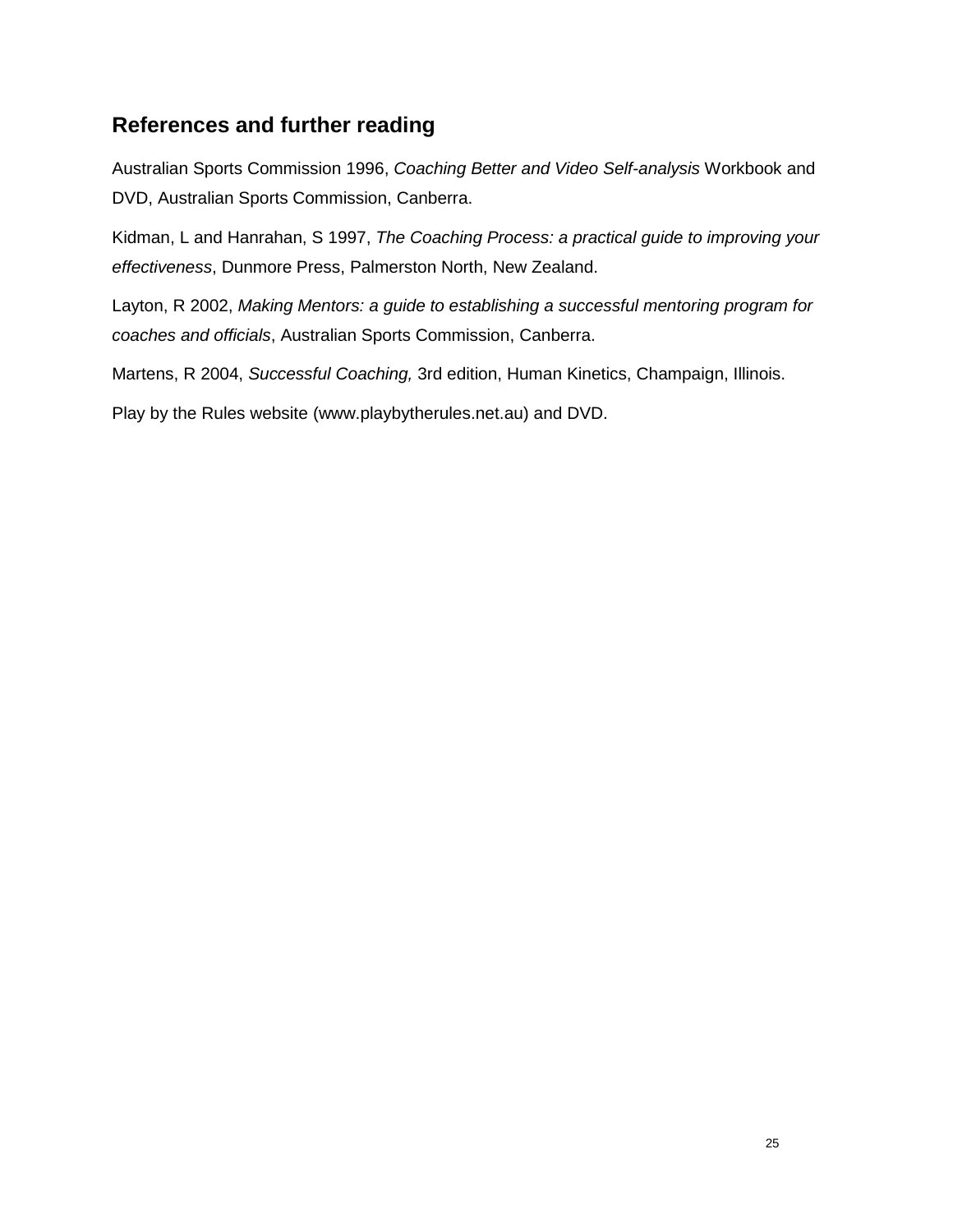# **Appendix 1:**

# **Australian Sports Commission Code of Behaviour**

This Code of Behaviour is intended to be the minimum standard for anyone involved in sport.

- . Operate within the rules and spirit of your sport, promoting fair play over winning at any cost.
- . Encourage and support opportunities for people to learn appropriate behaviours and skills.
- . Support opportunities for participation in all aspects of the sport.
- . Treat each person as an individual.
- . Display control and courtesy to all involved with the sport.
- . Respect the rights and worth of every person regardless of their gender, ability, cultural background or religion.
- . Respect the decisions of officials, coaches and administrators in the conduct of the sport.
- . Wherever practical, avoid unaccompanied and unobserved one-on-one activity (when in a supervisory capacity or where a power imbalance will exist) with people under the age of 18 years.
- . Adopt appropriate and responsible behaviour in all interactions.
- . Adopt responsible behaviour in relation to alcohol and other drugs.
- Act with integrity and objectivity, and accept responsibility for your decisions and actions.
- . Ensure your decisions and actions contribute to a safe environment.
- . Ensure your decisions and actions contribute to a harassment-free environment.
- . Do not tolerate harmful or abusive behaviours.

# **Athletes**

- . Give your best at all times.
- Participate for your own enjoyment and benefit.

# **Coaches**